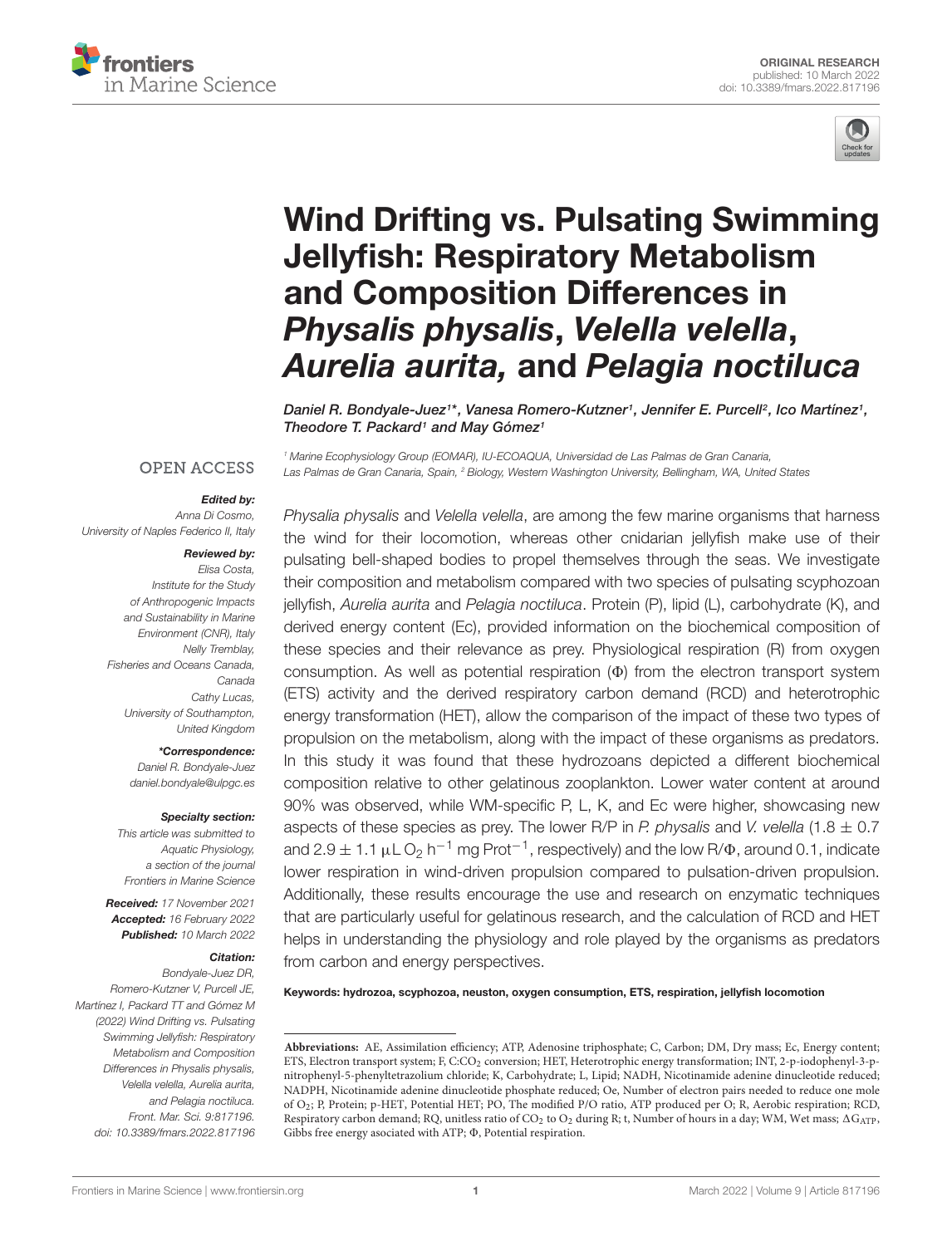# **INTRODUCTION**

There is a growing interest in gelatinous zooplankton in ocean ecosystems [\(Chiaverano et al.,](#page-13-0) [2018;](#page-13-0) [Ruzicka et al.,](#page-15-0) [2020;](#page-15-0) [Wright](#page-16-0) [et al.,](#page-16-0) [2021\)](#page-16-0). It is known that their role as predator and prey extends from the deep ocean [\(Choy et al.,](#page-13-1) [2017\)](#page-13-1) to the neuston [\(Bieri,](#page-12-0) [1966\)](#page-12-0). The neuston, also known as pleuston, is the ecosystem located on the ocean surface, comprising of a unique community of floating organisms, such as Sargassumtype seaweeds, wind-propelled cnidarians, and other floating invertebrates. This highly dynamic surface layer fosters the exploration of various lifestyles and locomotion strategies and connects disparate atmospheric and oceanic habitats [\(Helm,](#page-13-2) [2021\)](#page-13-2). However, it is also, heavily impacted by human waste [\(Egger et al.,](#page-13-3) [2021\)](#page-13-3).

Research conducted in various ecosystems has demonstrated jellyfish consumption of fish eggs, fish larvae, other fish lifestages, multiple zooplankton species, and other members of pelagic environments [\(Bieri,](#page-12-0) [1966;](#page-12-0) [Purcell,](#page-15-1) [1984,](#page-15-1) [1997,](#page-15-2) [2003;](#page-15-3) [Purcell and Arai,](#page-15-4) [2001;](#page-15-4) [Hansson et al.,](#page-13-4) [2005;](#page-13-4) [Boero,](#page-12-1) [2013;](#page-12-1) [Purcell](#page-15-5) [et al.,](#page-15-5) [2015;](#page-15-5) [Choy et al.,](#page-13-1) [2017;](#page-13-1) [Zeman et al.,](#page-16-1) [2018\)](#page-16-1). Jellyfish have been described as the main competitor of zooplanktivorous fish [\(Pauly et al.,](#page-15-6) [2009\)](#page-15-6), thereby known as predators as well as competitors of several commercial fish species. Substantial efforts have been made to quantify and assess the impact of this consumption [\(Larson,](#page-14-0) [1987;](#page-14-0) [Morand et al.,](#page-15-7) [1987;](#page-15-7) [Schneider,](#page-15-8) [1989;](#page-15-8) [Purcell,](#page-15-2) [1997;](#page-15-2) [Uye and Shimauchi,](#page-16-2) [2005;](#page-16-2) [Ishii and Tanaka,](#page-14-1) [2006;](#page-14-1) [Han et al.,](#page-13-5) [2012;](#page-13-5) [Iguchi et al.,](#page-14-2) [2017;](#page-14-2) [Nagata and Morandini,](#page-15-9) [2018\)](#page-15-9). Furthermore, several studies have investigated the formation of dense aggregations by some jellyfish and their impact on prey populations [\(Malej,](#page-14-3) [1989a;](#page-14-3) [Mills,](#page-14-4) [1995;](#page-14-4) [Schneider and Behrends,](#page-15-10) [1998;](#page-15-10) [Hansson et al.,](#page-13-4) [2005;](#page-13-4) [Ishii and Tanaka,](#page-14-1) [2006;](#page-14-1) [Condon et al.,](#page-13-6) [2011;](#page-13-6) [Boero,](#page-12-1) [2013;](#page-12-1) [Iguchi et al.,](#page-14-2) [2017;](#page-14-2) [Schiariti et al.,](#page-15-11) [2018\)](#page-15-11). Quantifying consumption rates of these organisms will aid in the assessment of their effect on the recovery of populations in areas where jellyfish are proliferating [\(Purcell et al.,](#page-15-12) [2007;](#page-15-12) [Richardson](#page-15-13) [et al.,](#page-15-13) [2009;](#page-15-13) [Boero,](#page-12-1) [2013\)](#page-12-1). Carbon demand, associated with the respiratory activity can be calculated from the respiration measurements, which can help in the estimation of the impact on prey populations [\(Purcell et al.,](#page-15-14) [2010;](#page-15-14) [Lilley et al.,](#page-14-5) [2014;](#page-14-5) [Iguchi et al.,](#page-14-2) [2017\)](#page-14-2).

However, the trophic importance of gelatinous zooplankton as prey is presently experiencing a paradigm shift [\(Hays et al.,](#page-13-7) [2018\)](#page-13-7). In some cases, the energy content in jellyfish is insufficient to explain the predation observed. It is hypothesized that this may occur due to their high water content [\(Thiebot and](#page-15-15) [McInnes,](#page-15-15) [2020\)](#page-15-15). Yet, multiple organisms predate on them, such as turtles, nudibranchs, cirripeds, crustaceans, birds, cephalopods, sharks and fish (especially sunfish), which have been known to associate with cnidarian jellyfish by either living symbiotically, feeding upon them, or both [\(Bieri,](#page-12-0) [1966;](#page-12-0) [Jenkins,](#page-14-6) [1983;](#page-14-6) [Arai,](#page-12-2) [1988,](#page-12-2) [2005;](#page-12-3) [Frick et al.,](#page-13-8) [2009;](#page-13-8) [Phillips et al.,](#page-15-16) [2017;](#page-15-16) [Griffin](#page-13-9) [et al.,](#page-13-9) [2019;](#page-13-9) [Thiebot and McInnes,](#page-15-15) [2020\)](#page-15-15). This begs further research on capture practices, opportunism, and self-medication using jellyfish. [Hays et al.](#page-13-7) [\(2018\)](#page-13-7) and [Thiebot and McInnes](#page-15-15) [\(2020\)](#page-15-15) agree that further studies on the gelatinous prey's dietary "value" are needed.

Jellyfish, or planktonic cnidarians, are usually envisioned as umbrella-shaped (bell), gelatinous organisms, such as Aurelia aurita or Pelagia noctiluca that efficiently propel themselves across the ocean by contracting their bells [\(Gemmell et al.,](#page-13-10) [2014,](#page-13-10) [2020;](#page-13-11) [Hoover and Miller,](#page-14-7) [2015;](#page-14-7) [Costello et al.,](#page-13-12) [2021\)](#page-13-12). Yet, their hydrozoan relatives, Physalia physalis and Velella velella, use their pneumatophore to exploit the wind for their locomotion with a much higher propulsion efficiency [\(Ferrer and González,](#page-13-13) [2021;](#page-13-13) [Lee et al.,](#page-14-8) [2021\)](#page-14-8). These two wind-propelled hydrozoans belong to the neuston.

Attention is being paid to the distribution and mass stranding of these two colonial organisms, V. velella and P. physalis, that travel the neuston [\(Canepa et al.,](#page-12-4) [2020;](#page-12-4) [Headlam et al.,](#page-13-14) [2020;](#page-13-14) [Fierro et al.,](#page-13-15) [2021;](#page-13-15) [Jones et al.,](#page-14-9) [2021;](#page-14-9) [Macías et al.,](#page-14-10) [2021\)](#page-14-10). The life cycle of P. physalis was recently revised [\(Munro et al.,](#page-15-17) [2019\)](#page-15-17), although V. velella's life cycle requires further study [\(Schuchert,](#page-15-18) [2010;](#page-15-18) [Duarte et al.,](#page-13-16) [2019\)](#page-13-16). Despite this recent interest, the metabolism of these wind-propelled hydrozoans has been meagerly studied. In this paper, the respiratory metabolism of these organisms is measured and compared with the pulsating scyphozoans A. aurita and P. noctiluca, thereby comparing between different types of locomotion.

Taking advantage of the chance-beaching of smacks of P. physalis and V. velella on the north coast of Gran Canaria Island (Canary Islands, Spain) and aquarium A. aurita and P. noctiluca, we were able to measure and examine the respiratory nature and biochemical composition in both hydrozoans and scyphozoans. Respiration was the metabolism proxy used to investigate the metabolic difference between these two types of locomotion [\(Webb,](#page-16-3) [1971;](#page-16-3) [Cowen,](#page-13-17) [1996;](#page-13-17) [Gemmell et al.,](#page-13-18) [2013;](#page-13-18) [Fu and Uye,](#page-13-19) [2021\)](#page-13-19). In particular, we analyzed the oxygen consumption rate, i.e., physiological respiration (R), and the respiratory electron transport system (ETS) activity, i.e., potential respiration  $(\Phi)$ , which is the enzyme activity at the cellular level responsible for the physiological macroscopic response [\(Packard,](#page-15-19) [1985\)](#page-15-19). Additionally, this work describes the application of enzymatic ETS analysis to study the respiratory metabolism of these fragile cnidarians that are often cumbersome to sample and incubate without damage [\(Raskoff et al.,](#page-15-20) [2003\)](#page-15-20). These respiratory results were also used to investigate the impact of these organisms as predators through the calculation of the associated carbon demand. On the other hand, measurements of the basic biochemical composition and energy content provided insight into the role of these species as prey. This work helps us to understand the feeding strategies of gelativore predators and further deconstruct the viewpoint that jellyfish are trophic-dead ends [\(Hamilton,](#page-13-20) [2016\)](#page-13-20).

Therefore, we hypothesized that the biochemical and energy content per wet mass (WM) of the two hydrozoan species may be higher since these species have chitinous structures that are absent in other, more fragile gelatinous zooplankton. We also hypothesized that R,  $\Phi$ , and derived heterotrophic energy transformation (described as heterotrophic energy production in [Packard et al.,](#page-15-21) [2015\)](#page-15-21), as well as the  $R:\Phi$  ratio [\(Hernández-](#page-13-21)[León and Gómez,](#page-13-21) [1996\)](#page-13-21), should be lower in P. physalis and V. velella than in pulsating hydrozoans or scyphozoans. The wind-driven hydrozoans would require less respiration-derived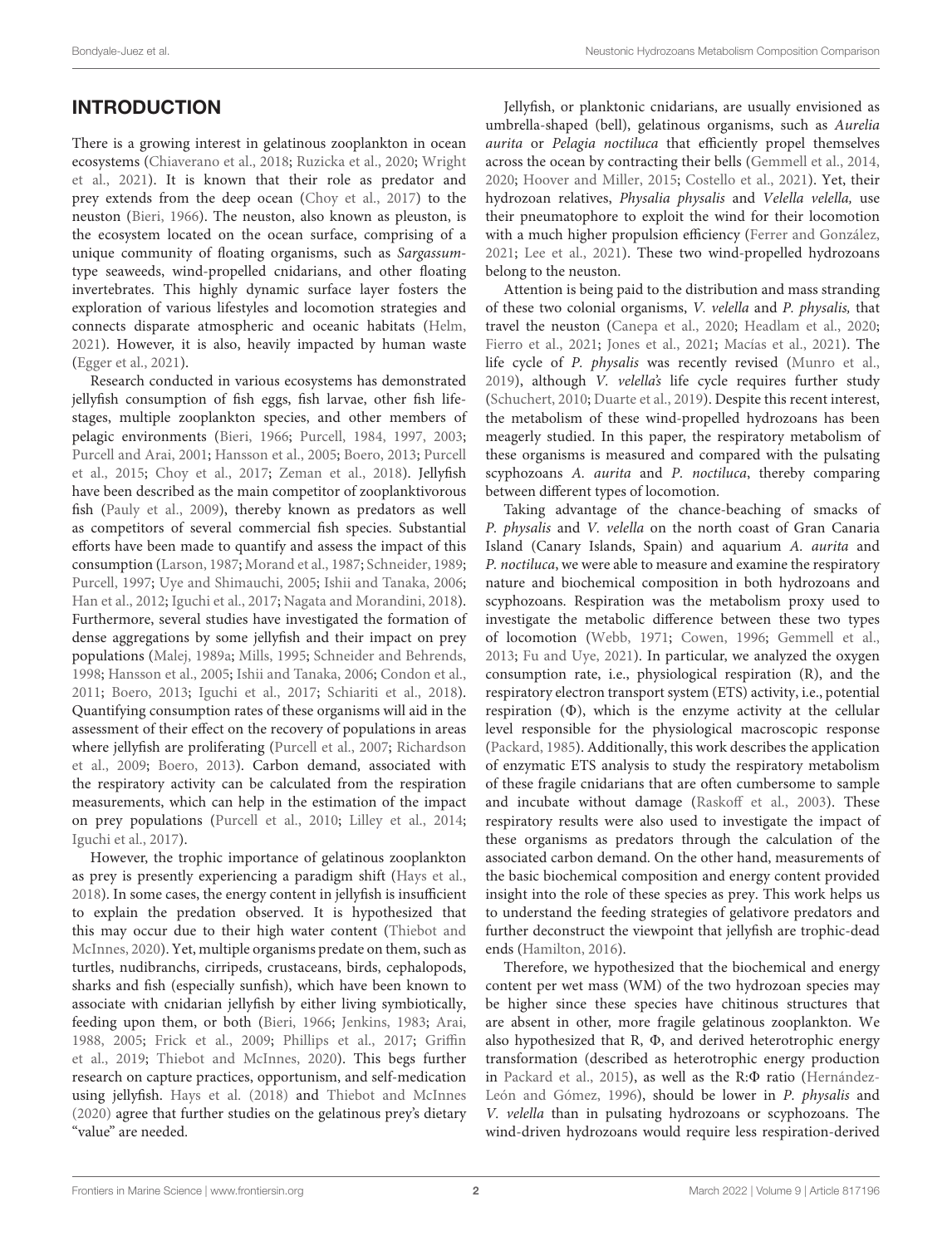energy to cover the same distance compared to their scyphozoan relatives. Our objective was to investigate the physiology of these understudied organisms resulting in the first measurements of the respiratory metabolism and biochemical composition (protein, lipid, carbohydrate, and associated energy content) in P. physalis and V. velella and comparing them with measurements in A. aurita and P. noctiluca with differing locomotion. This information provides novel insight into the impact of hydrozoans as both predator and prey, i.e., insight on integral members of mostly overlooked food webs [\(Helm,](#page-13-2) [2021\)](#page-13-2).

# MATERIALS AND METHODS

## Sampling and Storage

Samples of A. aurita and P. noctiluca were provided by the Loro Parque Foundation's in Tenerife (Canary Islands, Spain). The A. aurita culture traced its origins to a stock culture from the Madrid aquarium (Spain). Specimens of P. noctiluca were captured during a jellyfish bloom that occurred in the Canary Islands in 2012. Generations of these two species have been cultivated at Loro Parque since their capture. The culturing conditions included filtered seawater at 18–20 $\degree$ C, 33 PSU ( $\%$ <sub>0</sub>), and a pH of 8.2. A. aurita was fed thrice daily with Artemia nauplii and P. noctiluca was fed both A. aurita portions and Artemia nauplii. Prior to the experiment, A. aurita was fed Artemia nauplii, ad libitum, while P. noctiluca was not provided with its feed due to the requirements of the aquarium.

In the case of V. velella and P. physalis, both specimens were collected in the northeastern beaches of Gran Canaria (Canary Island, Spain). These organisms arrived naturally as smacks in January and February 2017. They were carefully collected by gloved hands as they beached by the tide, after which they were transported live in containers half full of seawater. The samples were separated to be used for respiratory analysis as well as wet mass (WM) and dry mass (DM) determination.

The physiological respiration was first measured in organisms used to study respiratory metabolism, followed by the determination of WM. Next, the samples were then stored at –80◦C to prevent enzyme degradation until enzymatic analysis was performed [\(Ahmed et al.,](#page-12-5) [1976;](#page-12-5) [Thuesen and Childress,](#page-15-22) [1994\)](#page-15-22).

To determine the relation between WM and DM in V. velella and P. physalis individual colonies of each species were rinsed with distilled water, placed on several dried petri dishes to remove the excess water, weighed inside pre-weighed aluminum foil, and then left in the drying oven at 60◦C until constant DM was observed (∼7 days). The samples from respiration experiments followed a similar weighing procedure; however, they were stored in a bag at a temperature of –80◦C instead of the drying oven.

# Oxygen Consumption Measurement (Physiological Respiration)

Jellyfish R was determined using oxygen-sensitive optodes to monitor oxygen  $(O_2)$  consumption [Fibox-4 by Presens

(Regensburg, Germany) [\(Lilley and Lombard,](#page-14-11) [2015\)](#page-14-11)]. The organisms, submerged in seawater, were carefully transferred to containers ready for incubation and  $O_2$  monitoring. Great care was taken during manipulation to avoid harm and stress to the organisms. A pre-calibrated optode spot was already installed inside the containers. The calibration consisted of a two-point calibration of 0 and 100% oxygen saturation using a saturated solution of  $NaSO<sub>3</sub>$  and vortexed seawater at the incubation temperature, respectively. The container size was dependent on the organism's size and was selected to maintain a container volume (CV)-to-wet mass (WM) ratio above 30 mL  $g^{-1}$ . Such containers included 60 mL glass BOD bottles, 350 mL glass jars, 600 mL glass jars, and 1 L glass jars. In the case of V. velella and P. physalis, their floating nature posed a challenge for the incubation. R was measured with the organism completely submerged. An identical-sized vessel, filled only with filtered seawater, was used as a control.

All incubations took place in the dark at 20◦C for 3– 6 h with measurements every 10–20 min, and bubbles were rigorously avoided throughout the incubations. The seawater in the container was gently mixed prior to measurement of  $O_2$ concentration ( $[O_2]$ ) in  $\mu$ mol L<sup>-1</sup>.

# Electron Transport System Analysis (Enzymatic Respiration)

The ETS assay used was performed kinetically (an absorbance time-course) as described by [Packard and Christensen](#page-15-23) [\(2004\)](#page-15-23). The chemistry was based on Packard's first experiments [\(Packard](#page-15-24) [et al.,](#page-15-24) [1974\)](#page-15-24), which was improved by several authors [\(Owens](#page-15-25) [and King,](#page-15-25) [1975;](#page-15-25) [Gómez et al.,](#page-13-22) [1996;](#page-13-22) [Purcell et al.,](#page-15-26) [2019\)](#page-15-26). The A. aurita samples and smallest P. noctiluca were homogenized using an ultrasonic probe (Cole Parmer) with a Vibracell VCX 130 ultrasonic processor in cold 0.1 M phosphate buffer [0.1 M Na2HPO4, 0.1 mM KH2PO4, 75 µM MgSO4·7H2O, polyvinylpyrrolidone (1.5 mg mL−<sup>1</sup> ), TRITON X-100 (2 mL  $\tilde{L}^{-1}$ )] at 8.5 pH. P. noctiluca medusa, V. velella, and P. physalis samples were homogenized with a motor-driven Teflon-glass tissue-grinder at 4,000 rpm for 2–3 min, in cold 0.1 M phosphate buffer. A glass microfiber filter (GF/F Circle, 25 mm) was inserted into the tissue grinder to serve as an abrasive [\(Packard,](#page-15-27) [1971\)](#page-15-27). The largest specimens were first blended, in a mechanical liquefier, with a known volume of cold deionized water (Puranity TU3), that was, sufficient to macerate the sample [\(Packard,](#page-15-27) [1971;](#page-15-27) [King et al.,](#page-14-12) [1978\)](#page-14-12). Then, a known aliquot of that blended homogenate was blended in cold buffer with a GF/F filter in the Teflon-glass tissue-grinder as described earlier. In the case of the hydrozoans, a known aliquot of that buffered homogenate was also diluted to achieve a measurable concentration. The maximum final volume-to-mass ratio for A. aurita was kept close to 10 mL homogenate per g sample, for P. noctiluca close to 15 mL homogenate per g sample, and for V. velella and P. physalis, it was kept between 30 and 45 mL of homogenate per g sample. These homogenization steps were always performed at 0–4◦C in ice baths to retard enzyme degradation [\(Packard,](#page-15-27) [1971\)](#page-15-27). The crude homogenate was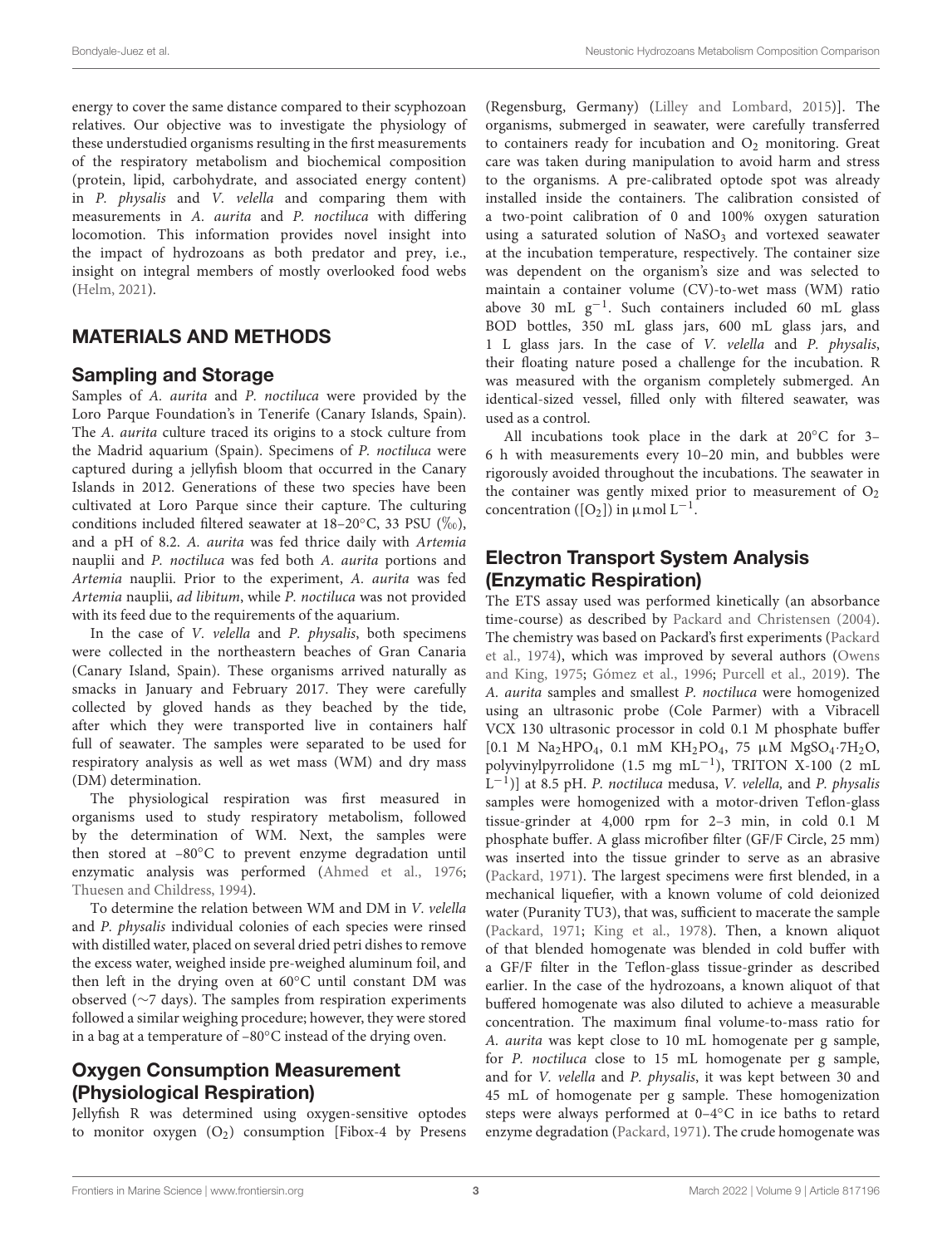then centrifuged at 4,000 rpm (1,500 g) for 10 min at  $0-4\degree$ C using a refrigerated microcentrifuge. The resulting supernatant contained the enzymes for analysis. The enzyme analysis consisted of mixing, in a cuvette, 0.1 mL of the supernatant, 0.3 mL of the buffered substrates [NADH (1.7 mM) and NADPH (1.7 mM)] and 0.1 mL of INT solution [INT tetrazolium salt 98%, 3-(4-Iodophenyl)-2-(4-nitrophenyl)-5-phenyl-2H-tetrazol-3-ium chloride (Acros Organics, Geel, Belgium) 2 mg per mL deionized  $H<sub>2</sub>O$  (3.88 mM)]. The reaction in the cuvette was monitored in a Cary100 UV-Vis Spectrophotometer [Agilent Technologies (Santa Clara, CA, United States)] for 8 min at 490 nm until INT was reduced to a dark-red formazan. From the evolution of this absorbance, the rate of formazan production can be determined with the extinction coefficient of that batch of INT (13.76 mM<sup>-1</sup> cm<sup>-1</sup>). The potential respiration ( $\Phi$ ) associated with this enzymatic system was calculated, knowing that 4 moles of electrons transferred down the ETS reduced 2 moles of INT and would normally reduce, at cytochrome oxidase, 1 mole of  $O_2$ . This implies that an ETS activity of 4 µmol  $e^$ h<sup>-1</sup> is stoichiometrically equivalent to 1 µmol O<sub>2</sub> h<sup>-1</sup> of  $\Phi$ [\(Packard,](#page-15-19) [1985\)](#page-15-19). Blanks without homogenate were required to control any non-enzymatic INT reduction [\(Maldonado et al.,](#page-14-13) [2012\)](#page-14-13). The residual crude homogenate was stored at  $-20^{\circ}$ C for biochemical determinations.

# Biochemical Composition Measurements and Derived Energy **Content**

The protein content was measured in the samples homogenized for the ETS assay. These samples were diluted with buffer, when necessary, to reach a ratio of 120 mL of homogenate per g of sample. The analysis was based on the Biuret reaction as described by [Lowry et al.](#page-14-14) [\(1951\)](#page-14-14) and modified by [Rutter](#page-15-28) [\(1967\)](#page-15-28). It was further modified in this study by the addition of Dodecyl sulfate sodium salt (SDS) as suggested by [Markwell](#page-14-15) [et al.](#page-14-15) [\(1978\)](#page-14-15) and [Martínez et al.](#page-14-16) [\(2020\)](#page-14-16). The lipid content was measured in samples homogenized previously without any further dilution. The content was determined based on the "index of total lipids," as defined by Knight [\(Marsh and](#page-14-17) [Weinstein,](#page-14-17) [1966;](#page-14-17) [Knight et al.,](#page-14-18) [1972;](#page-14-18) [Barnes and Blackstock,](#page-12-6) [1973;](#page-12-6) [De Coen and Janssen,](#page-13-23) [1997\)](#page-13-23). We followed the methodology described by [Bligh and Dyer](#page-12-7) [\(1959\)](#page-12-7) for the extraction of lipids. A standard curve, ranging from 0 to 4.8 mg mL<sup>-1</sup> of olive oil dissolved in chloroform, was utilized for calculations. The carbohydrate content was measured in homogenized samples as previously described, without any further dilution. The content was studied using the method proposed by [Dubois et al.](#page-13-24) [\(1956\)](#page-13-24). A standard curve of glucose dissolved in homogenization buffer ranging between 0 and 1.5 mg mL−<sup>1</sup> was used. In the case of the smallest A. aurita and P. noctiluca, a more concentrated solution would have been desirable for the analysis, as in some cases, the biochemical components were below the limit of detection. The protein, lipid, and carbohydrate contents were used to calculate composition-based energycontents and energy-densities (Ec) [\(Doyle et al.,](#page-13-25) [2007\)](#page-13-25) as proposed in [Clarke et al.](#page-13-26) [\(1992\)](#page-13-26). The average enthalpies of combustion are 23.9, 39.5, and 17.5 KJ  $g^{-1}$  for proteins, lipids, and carbohydrates, respectively.

# Carbon Demand Calculations and Heterotrophic Energy Transformation

The daily respiratory carbon demand (RCD) in mg C d<sup>-1</sup> g WM−<sup>1</sup> can be calculated using the following equation [\(Uye and](#page-16-2) [Shimauchi,](#page-16-2) [2005\)](#page-16-2):

$$
RCD = R \cdot RQ \cdot F \cdot t \cdot (AE \cdot 10^3)^{-1}
$$
 (1)

where: R represents respiration in  $\mu$ L O<sub>2</sub> h<sup>-1</sup> g WM<sup>-1</sup>, RQ represents the unitless ratio of  $CO_2$ -produced to  $O_2$ -consumed (0.85) [\(Uye and Shimauchi,](#page-16-2) [2005\)](#page-16-2); F is the  $C:CO<sub>2</sub>$  conversion 0.536  $\mu$ g C ( $\mu$ L CO<sub>2</sub>)<sup>-1</sup>, t is 24 to convert hours to days; and AE is the assimilation efficiency described by [Schneider](#page-15-8) [\(1989\)](#page-15-8). This is the percentage of assimilated carbon consumed, in this case, 0.8 for the scyphozoans [\(Schneider,](#page-15-8) [1989\)](#page-15-8) and 0.9 for the hydrozoans [\(Purcell and Kremer,](#page-15-29) [1983\)](#page-15-29). The equation is divided by  $10^3$  to convert micrograms to milligrams. The same respiration rates were used to calculate the heterotrophic energy transformation (HET) in units of J d<sup>-1</sup> g WM<sup>-1</sup>, using the associated energetics of the adenosine triphosphate (ATP) production [\(Packard et al.,](#page-15-21) [2015;](#page-15-21) [Azzaro et al.,](#page-12-8) [2019\)](#page-12-8). We prefer to use the term, "Heterotrophic Energy Transformation," rather than the original term, "Heterotrophic Energy Production." This is because according to the Law of Conservation of Energy (physics) and the First Law of Thermodynamics (chemistry), energy is neither produced nor destroyed. It is constant and can only be transformed from one form to another [\(Feynman et al.,](#page-13-27) [1970\)](#page-13-27). It would be calculated using R, in units of  $\mu$  mol O<sub>2</sub> h<sup>-1</sup> g WM−<sup>1</sup> , based on Equation (2):

$$
HET = R \cdot Oe \cdot PO \cdot \Delta G_{ATP} \cdot t \tag{2}
$$

where HET was reported as J d<sup>-1</sup> g WM<sup>-1</sup>. Oe is 2, the number of electron pairs that participate in the reduction of one mole of  $O_2$  to 2 moles of  $H_2O$ ; PO equals 2.5 the modified P/O ratio (the ATP produced by the flow of one electron pair to atomic oxygen);  $\Delta G_{ATP}$  equals to 0.048, the Gibbs free energy associated with ATP in J ( $\mu$ mol ATP)<sup>-1</sup>, and t is again 24 to convert hours to days. The original concept can be found in Ochoa's work [\(Ochoa,](#page-15-30) [1943\)](#page-15-30). The constants and ratios are explained by several authors [\(Alberty and Goldberg,](#page-12-9) [1992;](#page-12-9) [Ferguson,](#page-13-28) [2010;](#page-13-28) [Moran et al.,](#page-15-31) [2012;](#page-15-31) [Packard et al.,](#page-15-21) [2015\)](#page-15-21). To calculate potential HET (p-HET) from ETS activity, the calculation uses  $\Phi$  instead of R.

## Statistical Analysis

The boxplots were built using Microsoft excel (2016) [\(Microsoft-](#page-14-19)[Corporation,](#page-14-19) [2016\)](#page-14-19). R software was used to perform the statistical analysis [\(R Core Team,](#page-15-32) [2017\)](#page-15-32) to compare the results for each species. The data for species have an unequal size and significantly unequal variances ( $p < 0.05$ ) according to the Levene and Brown-Forsythe tests [\(Brown and Forsythe,](#page-12-10) [1974\)](#page-12-10). Therefore, multiple comparisons were performed using Games-Howell post-hoc tests, which are known as a non-parametric approach based on Welch's degrees of freedom correction and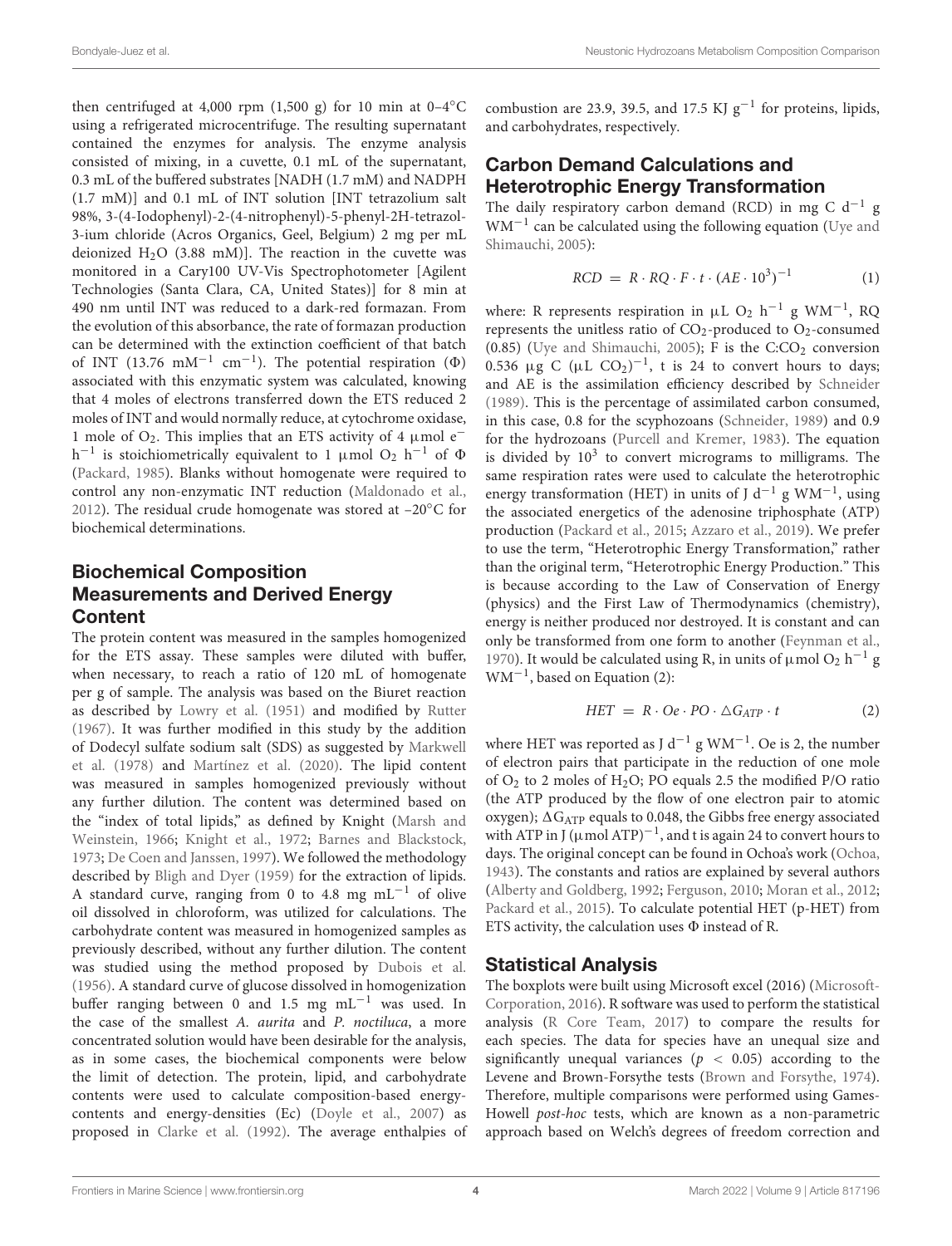do not require equal variances or equal sample size [\(Games and](#page-13-29) [Howell,](#page-13-29) [1976;](#page-13-29) [Lee and Lee,](#page-14-20) [2018\)](#page-14-20).

# RESULTS

#### Wet Mass

The wet masses of the samples and the number of samples (in parentheses) used in the respiration and composition studies ranged from 0.14 to 59.8 g for A. aurita ( $n = 38$ ), 0.6–70.7 g for P. noctiluca ( $n = 20$ ), 0.17–5.8 g for P. physalis ( $n = 11$ ), and 0.19–1.1 g for *V*. *velella*  $(n = 5)$ .

#### Respiratory Metabolism

The respiration results  $(R \& \Phi)$  were normalized by WM and protein (**[Table 1](#page-4-0)** and **[Figure 1](#page-5-0)**). R, normalized by WM, was observed to be higher in the hydrozoans than the scyphozoans (**[Table 1](#page-4-0)** and **[Figure 1A](#page-5-0)**). Games-Howell statistical analysis showed a significant difference between the results of the scyphozoans and P. physalis ( $p < 0.01$ ); however, it did not show a significant difference between the scyphozoans and *V. velella*. The WM normalized  $\Phi$  (**[Figure 1B](#page-5-0)**) were even higher by a factor of 10. Here, the hydrozoans had a significant difference from the scyphozoans, but not among each other ( $p < 0.0001$  for the test with P. physalis and  $p < 0.05$  for the test with *V. velella*). However, a higher water content was also observed for scyphozoans. Therefore, when the results were normalized by protein (P) (**[Figures 1C,D](#page-5-0)**), R/P in P. physalis and V. velella  $(1.81 \pm 0.73$  and  $2.94 \pm 1.12$  $\mu L O_2$  h<sup>-1</sup> mg P<sup>-1</sup>, respectively) were below and significantly

<span id="page-4-0"></span>TABLE 1 | Wet mass (WM) specific physiological respiration (R) results for each of the species studied here in the format of mean  $+$  SD.

| <b>Species</b> | Source                     | R/WM                            |    |
|----------------|----------------------------|---------------------------------|----|
|                |                            | $(\mu L O_2 h^{-1} g W M^{-1})$ |    |
| A. aurita      | This study                 | $17.72 \pm 9.64$                |    |
|                | Uye and Shimauchi (2005)   | $2.96 - 3.72$                   |    |
|                | Møller and Riisgård (2007) | $15 - 180$                      | ≡↑ |
|                | Shimauchi and Uye (2007)   | 42.24-87.38                     | ↑  |
|                | Han et al. (2012)          | $4.07 - 6.22$                   |    |
|                | Iquchi et al. (2017)       | $4.3 - 9.1$                     | ↓≡ |
| P. noctiluca   | This study                 | $16.8 \pm 5.04$                 |    |
|                | Malej (1989b)              | $0.58 - 5$                      |    |
|                | Lilley et al. (2014)       | $6.61 - 9.06$                   |    |
|                | Lilley and Lombard (2015)  | $0.43 - 0.55$                   |    |
| P. physalis    | This study                 | $59.48 \pm 31.53$               |    |
|                | Larimer and Ashby (1962)   | 75-106                          | ↑≡ |
| V. velella     | This study                 | $56.62 \pm 27.43$               |    |

For each species ranges of WM specific R in the literature are also reported. Adjacent to each value is a symbol that represents how these ranges compare to the result in this study for the same species, i.e.,  $\uparrow$  if the range is above the mean,  $\downarrow$  if the range is below the mean,  $\equiv$  if the range contains the mean. When  $\equiv$ is to the right of an arrow, it indicates that the mean  $\pm$  SD falls partially inside the range. When arrows are to the right of  $\equiv$ , it is indicated that most of the range is either above or below the mean  $\pm$  SD. The results of this study are highlighted in bold to differentiate from the others published.

different ( $p < 0.0001$ ) from the P-specific R of A. *aurita* and *P. noctiluca* (15.82  $\pm$  13.5 and 7.69  $\pm$  1.22  $\mu$ L O<sub>2</sub> h<sup>-1</sup> mg P<sup>-1</sup>, respectively). P-specific  $\Phi$  (**[Figure 1D](#page-5-0)**) was similar in all species with only P. physalis being significantly different from A. aurita with a  $p = 0.041$ .

The ratio  $R/\Phi$  representing the fraction of the maximum enzymatic activity used by the physiological respiration varied as seen while comparing the hydrozoans and the scyphozoans. A. *aurita* and P. *noctiluca* showed an R/ $\Phi$  of 0.61  $\pm$  0.38 and  $0.40 \pm 0.15$ , respectively, which were significantly different from each other ( $p < 0.05$ ), whereas the ratios in P. physalis and V. velella were significantly lower ( $p < 0.0001$ ) than those of the scyphozoans by about a factor of 5 (0.11  $\pm$  0.08 and 0.09  $\pm$  0.04, respectively). Hence, the wind-driven hydrozoans from this study used less of their potential metabolism, as hypothesized. Earlier zooplankton studies found ratios around 0.5 [\(Packard,](#page-15-19) [1985;](#page-15-19) [Hernández-León and Gómez,](#page-13-21) [1996\)](#page-13-21), which was the expected ratio between the *in vivo* enzyme activity and the maximum enzyme activity [\(Cleland,](#page-13-30) [1967\)](#page-13-30).

#### Composition

The protein (P), lipid (L), and carbohydrate (K) reported in this study, are the first such measurements in P. physalis and V. velella. These results are showcased per WM in **[Figure 2](#page-6-0)**. The average content per WM for A. aurita, P. noctiluca, P. *physalis, and V. velella for P were 0.12*  $\pm$  *0.04%, 0.21*  $\pm$  *0.07%,* 3.72 ± 0.97%, 2.39 ± 0.76% (**[Figure 2](#page-6-0)**), showing significant differences from each other ( $p < 0.005$ ). The results for L/WM were  $0.11 \pm 0.14\%$ ,  $0.07 \pm 0.06\%$ ,  $0.62 \pm 0.19\%$ ,  $0.24 \pm 0.15\%$  ([Figure 2](#page-6-0)), where only P. physalis varied from the other species ( $p < 0.05$ ). In the case of K, the scyphozoans demonstrated a few cases below the detection limit, showing the resulting values of  $0.05 \pm 0.05$ ,  $0.02 \pm 0.01$ ,  $0.3 \pm 0.05$ ,  $0.17 \pm 0.08$ , respectively (**[Figure 2](#page-6-0)**). The K content in scyphozoans was significantly different from hydrozoans  $(p < 0.05)$  with the exception of A. aurita and V. velella  $(p = 0.053)$ . The resulting WM-specific Ec in the hydrozoans was significantly higher than in the scyphozoans ( $p < 0.0001$ ) and significantly different between the two hydrozoan colonial species  $(p < 0.0001)$ .

The P, L, and K measurements were normalized by dry mass (DM) based on the DM:WM ratio of 51 samples of P. physalis  $(0.04-13.1 \text{ g})$  and 24 of *V. velella*  $(0.02-0.6 \text{ g})$ . The resulting percentages of DM per WM were 11.7  $\pm$  1.6% and 9.3  $\pm$  1.1% for P. physalis and V. velella, respectively. These values were higher than those of A. aurita and P. noctiluca (3.6 and 6%, respectively) and other gelatinous organisms [\(Morand et al.,](#page-15-7) [1987;](#page-15-7) [Malej et al.,](#page-14-24) [1993;](#page-14-24) [Lucas,](#page-14-25) [1994;](#page-14-25) [Uye and Shimauchi,](#page-16-2) [2005\)](#page-16-2). This is consistent with the water content in these two hydrozoans (89.3 and 90.7%) below the range expected for gelatinous zooplankton (94–97.6%), including pyrosomes (92.8%) [\(Bailey et al.,](#page-12-11) [1995;](#page-12-11) [Lucas et al.,](#page-14-26) [2011;](#page-14-26) [Ikeda,](#page-14-27) [2014\)](#page-14-27). With respect to WM, the P, L, and K content of every component were higher in the two hydrozoans since the water content in these two is lower. However, for DM (**[Table 2](#page-7-0)**), the P content was higher in the hydrozoans compared to scyphozoans measured, while lipid and carbohydrate contents in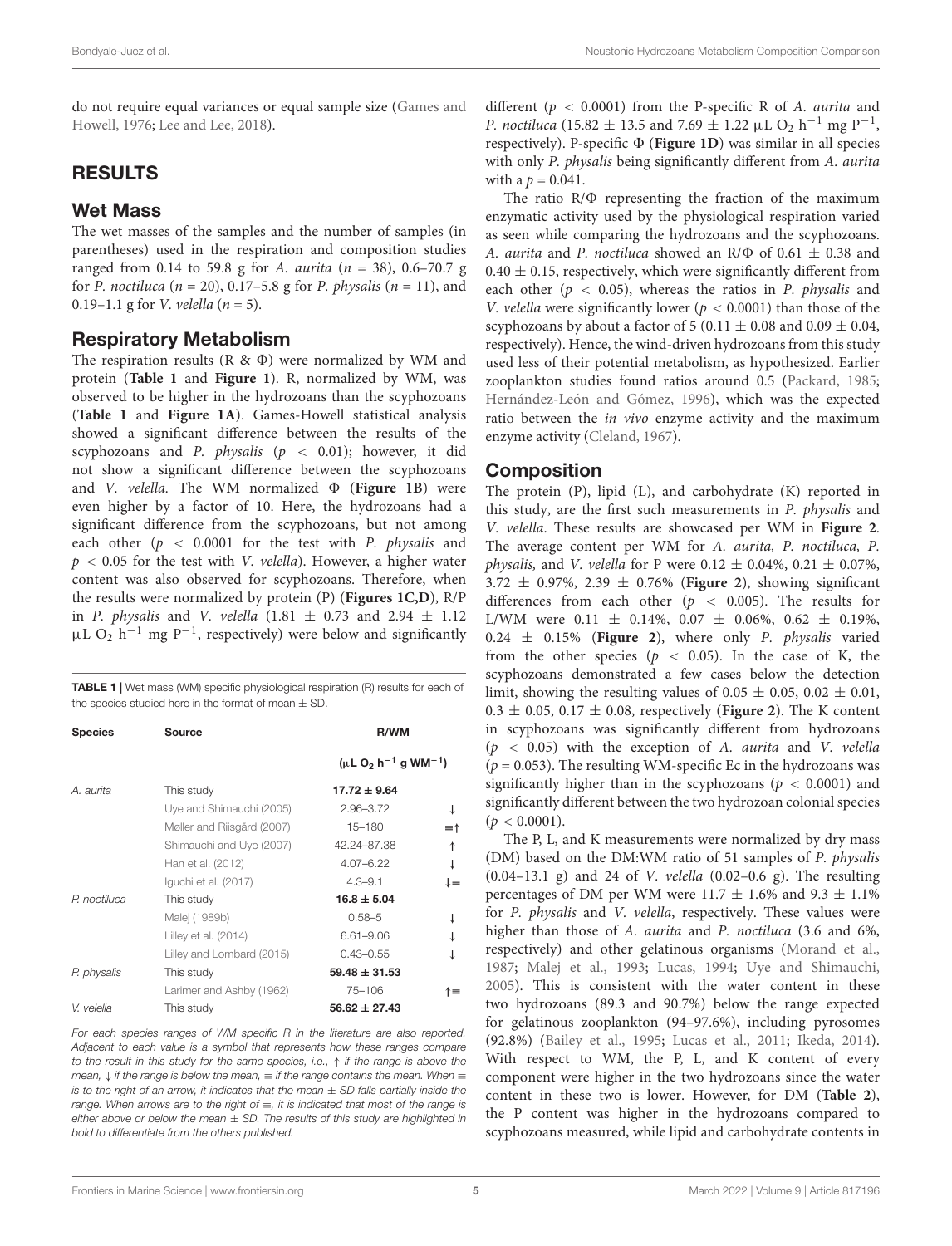

<span id="page-5-0"></span>scyphozoans were closer to the content measured in hydrozoans, yet still lower.

# Respiratory Carbon Demand and Heterotrophic Energy Transformation

The results of respiratory carbon demand (RCD) and heterotrophic energy transformation (HET), calculated from R and  $\Phi$ , are shown in **[Tables 3](#page-7-1)**, [4](#page-7-2). RCD and HET per WM were higher in the hydrozoans than in the scyphozoans, particularly the potential parameters derived from  $\Phi$ .

The RCD in **[Table 3](#page-7-1)** was further normalized by carbon (C) to showcase the percentage of each organism's C content required daily for survival. The resulting C-specific RCD illustrates that the daily respiratory C requirements fall below 5% of their own body-C mass except for A. aurita, which required an estimated 17% d<sup>-1</sup>. This high percentage in A. aurita has been described previously (**[Table 3](#page-7-1)**; [Uye and Shimauchi,](#page-16-2) [2005\)](#page-16-2). C ingested can sometimes even exceed its own body-C mass as reported by ingestion experiments with different types of preys [\(Båmstedt et al.,](#page-12-12) [1994\)](#page-12-12). In the case of P. noctiluca, the results presented (**[Table 3](#page-7-1)**) are fairly close to the percent of body-C respired reported by [Malej](#page-14-3) [\(1989a\)](#page-14-3). However, [Lilley et al.](#page-14-5) [\(2014\)](#page-14-5) described this percentage as closer to 7%. These values fit into the range found in other gelatinous zooplankton [\(Bailey et al.,](#page-12-11) [1995;](#page-12-11) **[Table 3](#page-7-1)**).

Similarly, HET was normalized by the Ec calculated from the P, L, K composition to determine the daily percentage of its own Ec required by the organism to survive. Here, all organisms required less than 10% of their own Ec daily with P. physalis and V. velella requiring less than 2% (**[Table 4](#page-7-2)**).

The inverse of C-specific RCD and Ec-specific HET serve to estimate the number of days that the organism can survive with only its own carbon or Ec as sources to satisfy only their respiratory requirements. In this case, based on R-derived RCD, A. aurita would last for almost 5 days, P. noctiluca for 29, P. physalis for almost 50, and V. velella around 25. Based on Ecspecific HET derived from R, A. aurita and P. noctiluca would last 13 and 18 days, respectively, while P. physalis and V. velella would survive, 88 and 51 days, respectively. It must be noted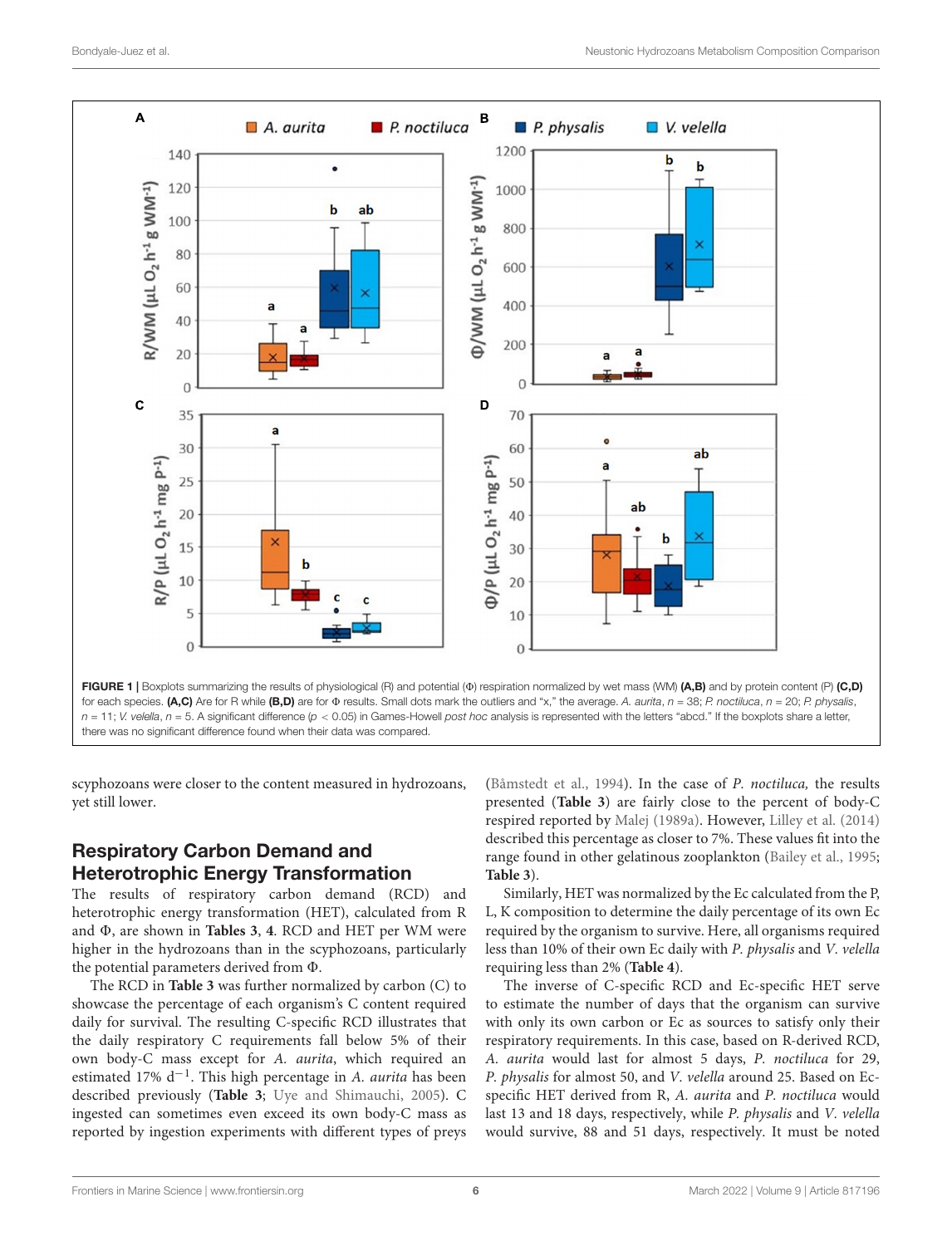

<span id="page-6-0"></span>that these are rough estimations. Nevertheless, these estimations help in achieving a better understanding of both carbon- and energy-based metabolism.

# **DISCUSSION**

# Comparison and Implications of Derived Respiratory Carbon Demand and Heterotrophic Energy Transformation

The RCD reported here can be compared with estimations of carbon (C) ingestion rates to determine the percentage of C ingested that is approximately destined for respiratory metabolism. [Uye and Shimauchi](#page-16-2) [\(2005\)](#page-16-2) published an ingestion rate between 0.06 and 0.30 mg C d<sup>-1</sup> gWM<sup>-1</sup>, whereas [Møller](#page-14-21) [and Riisgård](#page-14-21) [\(2007\)](#page-14-21) reported a range between 0.58 and 0.69 mg C d−<sup>1</sup> gWM−<sup>1</sup> for A. aurita. [Lilley et al.](#page-14-5) [\(2014\)](#page-14-5) estimated the necessary carbon ingestion for an 8 cm P. noctiluca to be 0.57 mg C d<sup>-1</sup> g WM<sup>-1</sup>. Based on these values and our RCD results (**[Table 3](#page-7-1)**), we can infer that respiration in the scyphozoans requires a significant percentage of the carbon ingested with the potential of requiring further carbon. [Uye and Shimauchi](#page-16-2) [\(2005\)](#page-16-2) concluded that around one-half of the carbon ingested was used

for respiration, which implies an even higher percentage of the carbon assimilated.

Fish larvae have been identified as the main prey of P. physalis [\(Purcell,](#page-15-1) [1984\)](#page-15-1). It was documented that P. physalis, with floats between 1 and 20 cm, captured fish larvae between 2 and 20 mm in length [\(Purcell,](#page-15-1) [1984\)](#page-15-1). It was estimated that about 120 fish larvae were consumed daily by each colony [\(Purcell,](#page-15-1) [1984\)](#page-15-1). The carbon content (g C) per fish larva can be estimated using the equation,  $C = 0.44 \cdot 10^{-3} \cdot L^{3.272}$  (where C is carbon in grams and L is the length, in cm, for each larva) [\(Harris et al.,](#page-13-31) [1986\)](#page-13-31) for Gadus chalcogramma from the Gadidae family, one of the fish families sampled by [Purcell](#page-15-1) [\(1984\)](#page-15-1). This was followed by a calculation of the range of carbon content based on the fish length ranges published by [Purcell](#page-15-1) [\(1984\)](#page-15-1) (0.002–4.25 mg C) and determination of the associated C demand based on the amounts of fish consumed (about 120 individuals). Hence, it was found the C demand per individual colony associated with those predation rates, ranged between 0.27 and 510.04 mg C d<sup>-1</sup> ind<sup>-1</sup>.

In the P. physalis colonies, the RCD per colony and potential RCD per colony, in mg C d<sup>-1</sup> ind<sup>-1</sup>, ranged from 0.19 to 3.51 and 0.90–50.49, respectively (**[Table 3](#page-7-1)**). Considering the fact that the float length of our study's siphonophores ranged from 2.39 to 6.77 cm, it is reasonable to propose that our results are closer to the lower values stated by [Purcell](#page-15-1) [\(1984\)](#page-15-1). Our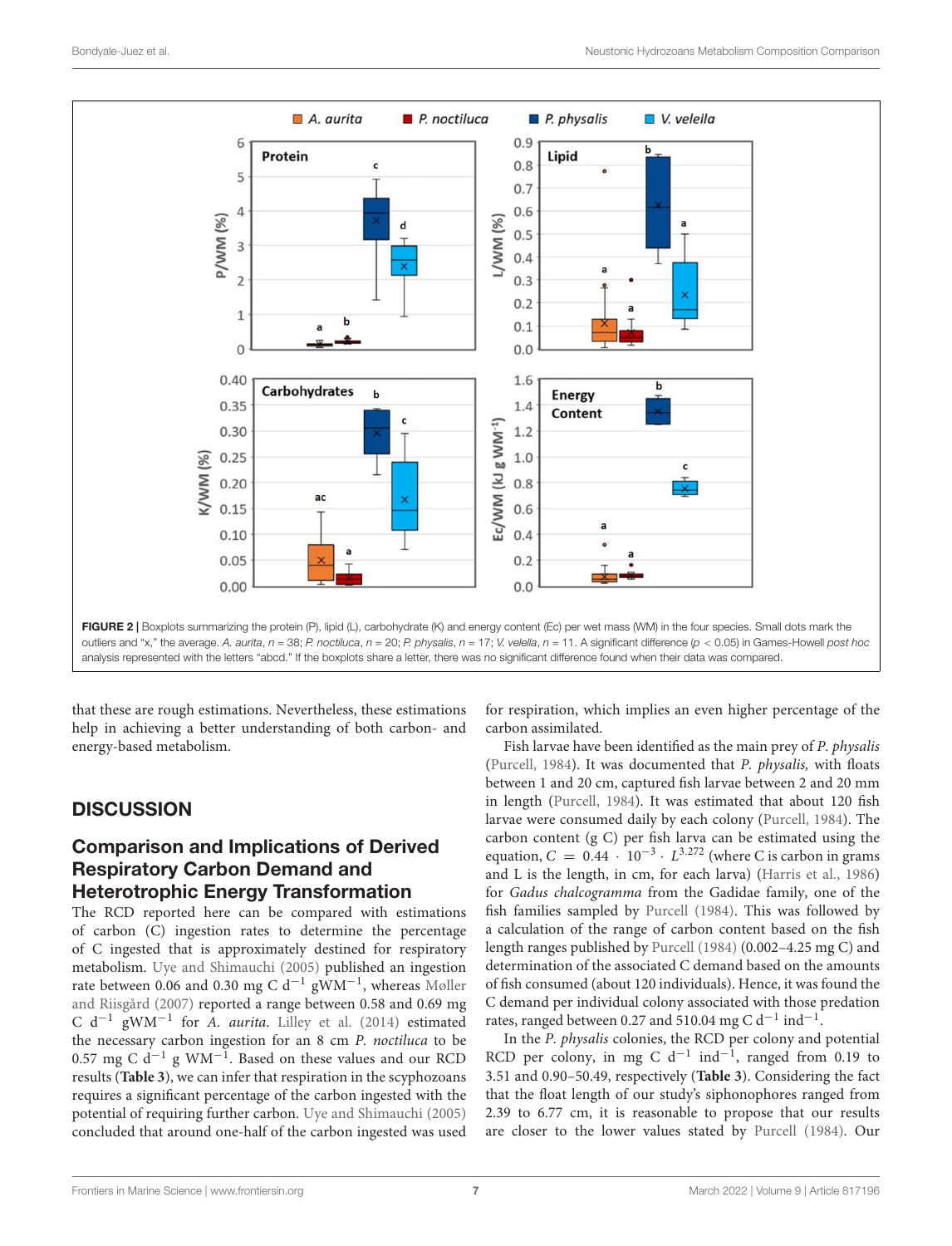| <b>Species</b> | Source                | P/DM (%)        |                | L/DM (%)        |             | $K/DM$ $(\% )$  |    | Ec/DM             |           |
|----------------|-----------------------|-----------------|----------------|-----------------|-------------|-----------------|----|-------------------|-----------|
|                |                       |                 |                |                 |             |                 |    | (kJ g $DM^{-1}$ ) |           |
| A. aurita      | This study $(n = 38)$ | $3.45 \pm 1.22$ |                | $3.1 \pm 3.82$  |             | $1.39 \pm 1.31$ |    | $2.02 \pm 1.56$   |           |
|                | Lucas (1994)          | $2.07 - 28.6$   | $=$ $\uparrow$ | $3.5 - 11.5$    | ↑≡          | $0.35 - 1.12$   | ↓≡ |                   |           |
|                | Arai (1997)           | -               |                | -               |             |                 |    | $2.3 - 3.6$       | $\dagger$ |
| P. noctiluca   | This study $(n = 20)$ | $3.51 \pm 1.18$ |                | $1.11 \pm 1.04$ |             | $0.24 \pm 0.2$  |    | $1.29 \pm 0.41$   |           |
|                | Malej et al. (1993)   | $11 - 17.6$     | ↑              | $1.6 - 2.8$     | $\dagger$ = | $0.3 - 0.5$     | ↑≡ |                   |           |
|                | Arai (1997)           | -               |                | -               |             |                 |    | $3.1 - 4.1$       | ↑         |
| P. physalis    | This study $(n = 17)$ | $31.8 \pm 8.27$ |                | $5.34 \pm 1.64$ |             | $2.53 \pm 0.43$ |    | $11.6 \pm 0.91$   |           |
|                | Wissing et al. (1973) | -               |                |                 |             |                 |    | $15 - 16.3$       | ↑         |
| V. velella     | This study $(n = 11)$ | $25.7 \pm 8.16$ |                | $2.53 \pm 1.65$ |             | $1.79 \pm 0.86$ |    | $8.12 \pm 0.62$   |           |

#### <span id="page-7-0"></span>**TABLE 2** | Protein (P), Lipid (L), Carbohydrate (K) and energy content (Ec) per dry mass (DM) for each species as mean  $\pm$  SD.

For each species, ranges of composition and energy content per DM in the literature are reported. Next to each value is a symbol representing how these ranges compare to the result in this study for the same species. ↑ if the range is above the mean, ↓ if the range is below the mean,  $\equiv$  if the range contains the mean. When  $\equiv$  is to the right of an arrow, it indicates that the mean ± SD falls partially inside the range. When arrows are to the right of ≡, it indicates that the majority of the range is either above or below the mean  $\pm$  SD. The results of this study are highlighted in bold to differentiate from the others published.

<span id="page-7-1"></span>TABLE 3 | Compilation of the RCD (mean  $\pm$  SD) for our four species of planktonic cnidarians normalized by wet mass (WM) and by carbon content (C).

| <b>Source</b>            | <b>Description</b>               | <b>RCD/WM</b>   |                                            | RCD/C            |                   |  |
|--------------------------|----------------------------------|-----------------|--------------------------------------------|------------------|-------------------|--|
|                          |                                  |                 | (mg C d <sup>-1</sup> g WM <sup>-1</sup> ) | $(% d-1)$        |                   |  |
|                          |                                  | From R          | From $\Phi$                                | RCD (R)          | $RCD (\Phi)$      |  |
| This study               | A. aurita (20 $^{\circ}$ C)      | $0.24 \pm 0.13$ | $0.45 \pm 0.22$                            | $17.25 \pm 9.38$ | $32.35 \pm 15.31$ |  |
| This study               | $P.$ noctiluca (20 $\degree$ C)  | $0.23 \pm 0.07$ | $0.63 \pm 0.27$                            | $3.36 \pm 1.01$  | $9.23 \pm 3.91$   |  |
| This study               | P. physalis $(20^{\circ}C)$      | $0.72 \pm 0.38$ | $7.83 \pm 3.59$                            | $1.97 \pm 1.04$  | $21.34 \pm 9.78$  |  |
| This study               | V. velella $(20^{\circ}C)$       | $0.69 \pm 0.33$ | $7.89 \pm 2.55$                            | $3.86 \pm 1.87$  | $44.26 \pm 14.31$ |  |
| Malej (1989a)            | P. noctiluca (19-23°C)           |                 |                                            | $0.6 - 4.2$      |                   |  |
| Bailey et al. (1995)     | Medusae and ctenophores (6°C)    |                 |                                            | $0.6 - 18.28$    |                   |  |
| Uye and Shimauchi (2005) | A. aurita (15-25°C)              |                 |                                            | $2.5 - 7.1$      |                   |  |
| Lilley et al. (2014)     | $P.$ noctiluca (20 $^{\circ}$ C) |                 |                                            | $0.4 - 7$        |                   |  |

C/WM: 0.14% for A. aurita [\(Uye and Shimauchi,](#page-16-2) [2005;](#page-16-2) [Purcell et al.,](#page-15-14) [2010\)](#page-15-14), 0.68% for P. noctiluca [\(Morand et al.,](#page-15-7) [1987\)](#page-15-7), 3.67% for P. physalis [\(Beers,](#page-12-14) [1966\)](#page-12-14) and 1.78% for V. velella [\(Kemp,](#page-14-28) [1986\)](#page-14-28). Other gelatinous zooplankton carbon specific respiratory carbon demand results in the literature are reported below the dashed line.

results are consistent with predation observations, considering that the amount of the ingested C destined for respiration will be lower than the total C ingested. Hence, RCD would be the minimum C requirement. For example, [Purcell and Kremer](#page-15-29) [\(1983\)](#page-15-29) found that the siphonophore, Sphaeronectes gracilis, at low food levels, ingested 5.5 times more C than necessary to meet metabolic demands and even 9 times more at high food

<span id="page-7-2"></span>**TABLE 4** | Compilation of the HET (mean  $\pm$  SD) for our four species of planktonic cnidarians normalized by wet mass and by energy content (Ec).

| <b>Species</b> |                | <b>HET/WM</b>           |                 | HET/Ec           |
|----------------|----------------|-------------------------|-----------------|------------------|
|                |                | $(J d^{-1} g W M^{-1})$ |                 | $(% d-1)$        |
|                | From R         | From $\Phi$             | HET (R)         | HET $(\Phi)$     |
| A. aurita      | $4.56 + 2.48$  | $8.55 + 4.05$           | $7.55 + 3.82$   | $14.36 + 6.58$   |
| P. noctiluca   | $4.32 + 1.3$   | $11.87 + 5.03$          | $5.47 + 1.3$    | $15.59 + 6.62$   |
| P. physalis    | $15.29 + 8.11$ | $165.78 + 75.97$        | $1.13 + 0.6$    | $12.27 \pm 5.62$ |
| V. velella     | $14.56 + 7.05$ | $167.06 + 54.01$        | $1.93 \pm 0.93$ | $22.13 \pm 7.16$ |

levels. This observation agrees with the low metabolic strategy hypothesized but begs to question if the rest of the assimilated C is invested in growth, reproduction, or the generation of specific organic substances in these colonial pelagic hydrozoans.

Regarding V. velella, there has been some discussion regarding its main prey. According to the most recent findings [\(Bieri,](#page-12-0) [1966;](#page-12-0) [Purcell et al.,](#page-15-34) [2012,](#page-15-34) [2015;](#page-15-5) [Zeman et al.,](#page-16-1) [2018\)](#page-16-1), its main prey include cladocerans, euphausid larvae, copepods, and fish eggs. For example, it has been found that V. velella gut contained 43% cladocerans, 19% copepods (6% cyclopoida, 13% calanoid), 28% fish eggs, and 5% invertebrate eggs [\(Zeman et al.,](#page-16-1) [2018\)](#page-16-1). In other examples [\(Purcell et al.,](#page-15-5) [2015\)](#page-15-5), the prey found in V. velella's gastrozoids mainly included calanoid copepods and euphausid larvae (calycopsis and furcilia). By converting the ingestion rates that appear in these articles n° of prey consumed colony<sup>-1</sup> d<sup>-1</sup> to carbon mass consumed colony<sup>-1</sup> d<sup>-1</sup>, we can compare the values obtained from ingestion studies with our metabolic results. To achieve this, we needed the approximate carbon content for the different types of prey ingested by V. velella ( $\mu$ g C ind<sup>-1</sup>). These carbon content values were for the calanoid copepod, 1.55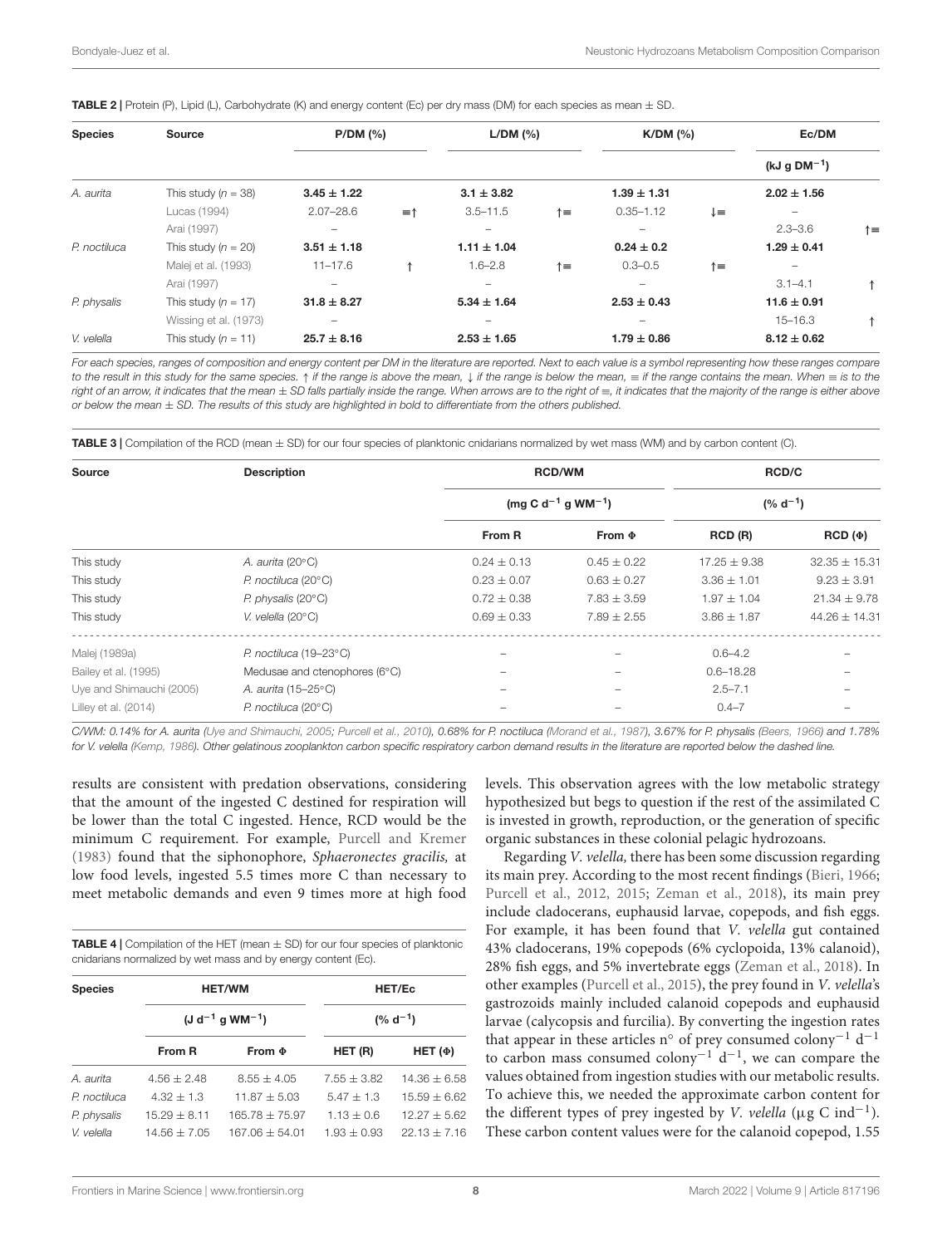and for the cladoceran, 0.72 [\(Walve and Larsson,](#page-16-5) [1999\)](#page-16-5); for the fish eggs, 30 [\(Pereira et al.,](#page-15-35) [2014\)](#page-15-35); for the euphausid larvae it depended on the stage, 10 for calycopsis, 984 for furcilia [\(Lindley,](#page-14-29) [1999;](#page-14-29) [Guglielmo et al.,](#page-13-32) [2015\)](#page-13-32). Based on the ingestion rates we obtained the range 4.10-13.09 mg C ind<sup>-1</sup> d<sup>-1</sup> for 94.9% of the prey ingested [\(Purcell et al.,](#page-15-5) [2015\)](#page-15-5) as well as the range 0.02– 7.62 mg C ind<sup>-1</sup> d<sup>-1</sup> for 84% of the prey ingested [\(Zeman et al.,](#page-16-1) [2018\)](#page-16-1). From our results (**[Table 3](#page-7-1)**), the RCD per colony ranged from 0.21 to 0.35 mg C ind<sup>-1</sup> d<sup>-1</sup> and potential RCD per colony ranged from 1.4 to 6.2 mg C ind<sup>-1</sup> d<sup>-1</sup>. It must also be considered that V. velella colonies used for our research had a sail length between 1.16 and 3.39 cm. Sail lengths from [Purcell et al.](#page-15-5) [\(2015\)](#page-15-5) ranged between 1.7 and 5.2 cm and between 1.9 and 3.3 cm from [Zeman et al.](#page-16-1) [\(2018\)](#page-16-1). Our results are in the lower end of the range compared to previous ingestion studies. These observations are similar to the P. physalis comparison. The ingestion may be higher to fulfill the demand for biological processes other than respiration, such as V. velella's 0.5 mm daily growth (in length) [\(Bieri,](#page-12-15) [1977\)](#page-12-15). Low carbon destined for respiratory metabolism is in line with our hypothesis of the low metabolic strategy of these neuston wanderers.

The measurement of HET presents great potential. If HET were measured in other organisms, we may be able to assess and compare their energy transforming capabilities and study energy circulation in the future [\(Karl,](#page-14-30) [2014\)](#page-14-30). This may also be useful to address Margalef's suggested unifying principle in ecology regarding complexity and energy expenditure: "The energy required to maintain an ecosystem is inversely related to complexity, with the natural trend toward decreasing flow of energy per unit biomass; that is, increased maturity" [\(Margalef,](#page-14-31) [1963\)](#page-14-31). Furthermore, HET also allows for calculations such as the one in [Lane](#page-14-32) [\(2015\)](#page-14-32) which described that the energy release, in terms of ATP synthesis, for an average person per gram was greater than that of the sun by a factor of 10,000. This inspired our calculation where we compared the HET by scyphozoan and hydrozoan mitochondria with the mass-specific energy-release rate of the sun at 0.017 J d<sup>-1</sup>  $g^{-1}$  [\(Williams,](#page-16-6) [2018\)](#page-16-6). From **[Table 4](#page-7-2)**, the resulting ranges of average HET were between 4 and 15 J d<sup>-1</sup> g WM<sup>-1</sup>, approximately. The calculation based on potential-HET was approximately between 8 and 170 J  $d^{-1}$  g WM−<sup>1</sup> considering the four species in this study. Consequently, the WM-specific heterotrophic energy transformation in these jellyfish is between 500 and 10,000 times greater, on a per mass basis, than the sun's energy release rate. If jellyfish dry-mass is used in this calculation, the difference would be at least more than a thousand-fold greater. This is consistent with the findings presented by [Lane](#page-14-32) [\(2015\)](#page-14-32).

## Composition

Regarding the scyphozoan composition measurements, our results for A. aurita can be compared with those of [Lucas](#page-14-25) [\(1994\)](#page-14-25). Protein and lipid content per DM in this study (**[Table 2](#page-7-0)**) were found to be within the ranges presented by Lucas, but on the lower side. Carbohydrate measurements per DM were slightly above those illustrated by Lucas. For P. noctiluca, we compared our results to the results by [Malej et al.](#page-14-24) [\(1993\)](#page-14-24), which were generally higher than the percentages reported in this study (**[Table 2](#page-7-0)**).

There is much less information about the general biochemical composition of P. physalis and V. velella. The explanation behind the high DM per WM percentage in the two hydrozoans compared to the other gelatinous organism could be related to the presence of chitin in the formation of the pneumatophore [\(Kirkpatrick and Pugh,](#page-14-33) [1984\)](#page-14-33). The chitin gives both P. physalis and V. velella a more rigid structure that supports the changing interior gas pressure of the pneumatophore used to maintain the colony floating through the neuston. These harder structures are absent in other gelatinous zooplankton. However, the DM/WM of *V. velella* in this study (9.3  $\pm$  1.1%) is higher than previously described  $5.93 \pm 1.56\%$  [\(Kemp,](#page-14-28) [1986\)](#page-14-28).

Comparing the P, L, K content per WM in this study (**[Figure 2](#page-6-0)**) with the gelatinous zooplankton composition analyses by several authors [\(Arai et al.,](#page-12-16) [1989;](#page-12-16) [Clarke et al.,](#page-13-26) [1992;](#page-13-26) [Malej et al.,](#page-14-24) [1993;](#page-14-24) [Lucas,](#page-14-25) [1994,](#page-14-25) [2009;](#page-14-34) [Bailey et al.,](#page-12-11) [1995;](#page-12-11) [Dubischar et al.,](#page-13-33) [2006;](#page-13-33) [De](#page-13-34) [Barba et al.,](#page-13-34) [2016\)](#page-13-34), we can observe that the content of these components is higher in P. physalis and V. velella with certain minor exceptions. Hence, for a similar WM, these two could be a better source of some of these components due to their low water content.

When comparing the biochemical content per DM (**[Table 5](#page-9-0)**) we observed that the range in the literature for protein was generally below the mean content determined in P. physalis and V. velella [\(Arai et al.,](#page-12-16) [1989;](#page-12-16) [Clarke et al.,](#page-13-26) [1992;](#page-13-26) [Malej et al.,](#page-14-24) [1993;](#page-14-24) [Lucas,](#page-14-25) [1994,](#page-14-25) [2009;](#page-14-34) [Bailey et al.,](#page-12-11) [1995;](#page-12-11) [Dubischar et al.,](#page-13-33) [2006;](#page-13-33) [De](#page-13-34) [Barba et al.,](#page-13-34) [2016\)](#page-13-34). **[Table 5](#page-9-0)** also depicts several exceptions, for example, the two cubozoans, Chiropsalmus quadrumanus and Tamoya haplonema [\(De Barba et al.,](#page-13-34) [2016\)](#page-13-34); as well as a few arctic species [\(Percy and Fife,](#page-15-36) [1981\)](#page-15-36); Aglantha digitale [\(Ikeda,](#page-14-35) [1972\)](#page-14-35); certain edible species [\(Khong et al.,](#page-14-36) [2016\)](#page-14-36); and the gonad tissue of A. aurita and Cyanea capillata [\(Lucas,](#page-14-25) [1994;](#page-14-25) [Doyle et al.,](#page-13-25) [2007\)](#page-13-25). The higher presence of protein in the neustonic hydrozoans may be due to the protein-based blue pigment, protein-based venoms, chitin-protein complexes associated with the pneumatophore, or the protein in extracellular fluids [\(Lane et al.,](#page-14-37) [1965;](#page-14-37) [Gainey,](#page-13-35) [1972;](#page-13-35) [Zagalsky and Herring,](#page-16-7) [1977;](#page-16-7) [Tamkun and Hessinger,](#page-15-37) [1981;](#page-15-37) [Roberts,](#page-15-38) [1992\)](#page-15-38).

The gelatinous zooplankton L/DM range in the literature varied widely (**[Table 5](#page-9-0)**; [Arai et al.,](#page-12-16) [1989;](#page-12-16) [Clarke et al.,](#page-13-26) [1992;](#page-13-26) [Malej et al.,](#page-14-24) [1993;](#page-14-24) [Lucas,](#page-14-25) [1994,](#page-14-25) [2009;](#page-14-34) [Bailey et al.,](#page-12-11) [1995;](#page-12-11) [Dubischar et al.,](#page-13-33) [2006;](#page-13-33) [De Barba et al.,](#page-13-34) [2016\)](#page-13-34). P. physalis presents above most measurements in the other species of this article (**[Figure 2](#page-6-0)**). This could be due to their different diets [\(Lopes](#page-14-38) [et al.,](#page-14-38) [2016\)](#page-14-38), which, in the case of P. physalis, is mainly fishfocused, or it could be related to the lipid content associated with nematocyst capsules and toxins [\(Stillway,](#page-15-39) [1974,](#page-15-39) [1976;](#page-15-40) [Joseph,](#page-14-39) [1979\)](#page-14-39). The exceptions to the lipid content in gelatinous species were the higher values in the arctic species described by [Percy](#page-15-36) [and Fife](#page-15-36) [\(1981;](#page-15-36) **[Table 5](#page-9-0)**). These values will have implications on the energy content explored later. The arachidonic acid (20:4ω6), eicosapentaenoic acid (20:5ω3), and docosahexaenoic acid (22:6ω3) are proposed to be essential fatty acids (EFAs) [\(Cater et al.,](#page-13-36) [2021\)](#page-13-36), which may explain the reason jellyfish are in demand by some predators [\(Arai et al.,](#page-12-16) [1989;](#page-12-16) [Stenvers et al.,](#page-15-41) [2020\)](#page-15-41). These EFAs have often been found at high levels in both hydrozoans and scyphozoans [\(Stillway,](#page-15-40) [1976;](#page-15-40) [Lopes et al.,](#page-14-38) [2016;](#page-14-38) [Tilves et al.,](#page-16-8) [2016;](#page-16-8) [Stenvers et al.,](#page-15-41) [2020\)](#page-15-41).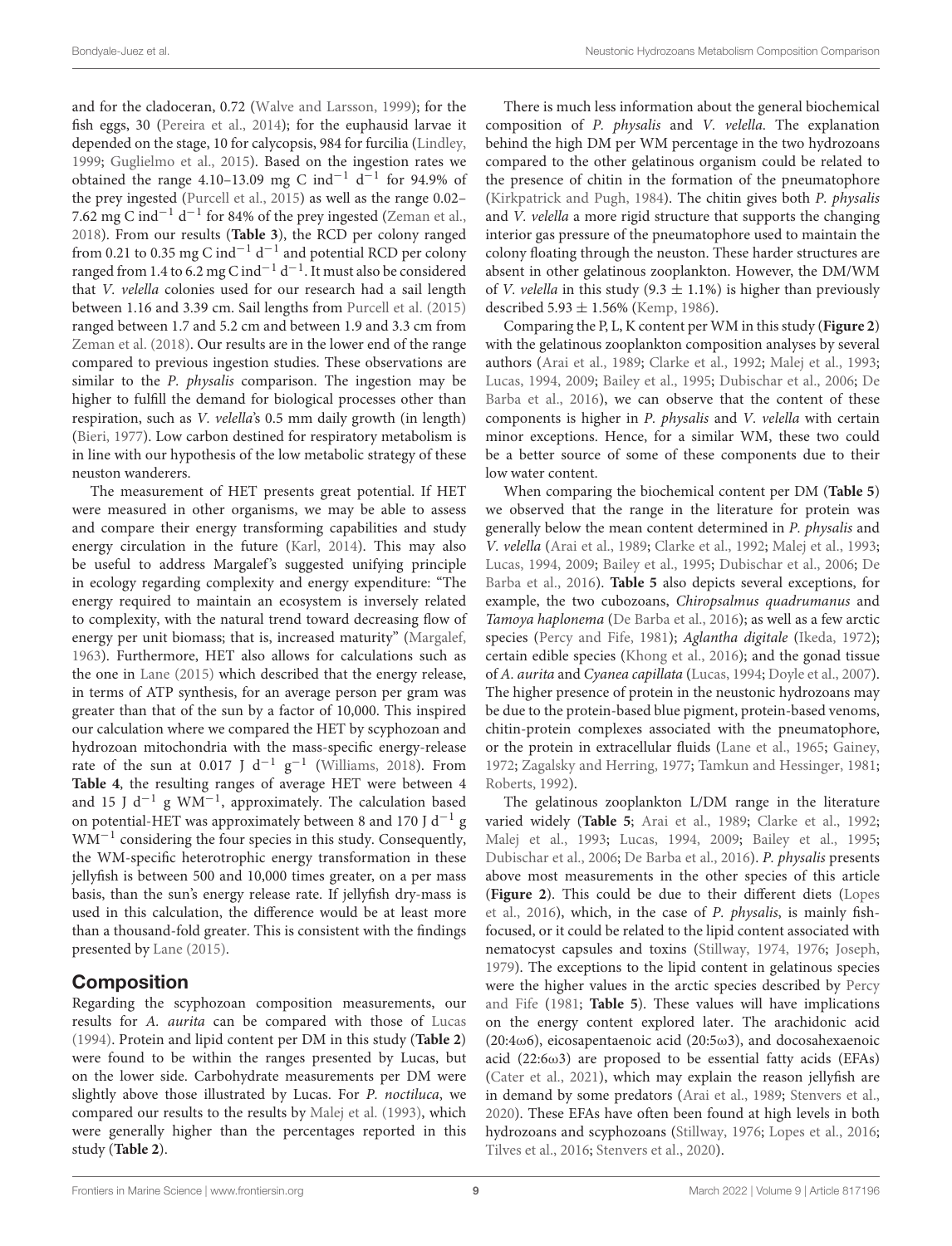<span id="page-9-0"></span>**TABLE 5** | Protein (P), Lipid (L), Carbohydrate (K) and energy content (Ec) per dry mass (DM) for P. physalis and V. velella presented as mean  $\pm$  SD.

| Source                  | <b>Description</b>                                | P/DM (%)        |              |                 | $L/DM$ (%)<br>$K/DM$ (%) |                 | Ec/DM            |                   |                     |
|-------------------------|---------------------------------------------------|-----------------|--------------|-----------------|--------------------------|-----------------|------------------|-------------------|---------------------|
|                         |                                                   |                 |              |                 |                          |                 |                  | (kJ g $DM^{-1}$ ) |                     |
| This study              | P. physalis                                       | $31.8 \pm 8.3$  |              | $5.34 \pm 1.64$ |                          | $2.53 \pm 0.43$ |                  | $11.6 \pm 0.91$   |                     |
| This study              | V. velella                                        | $25.7 \pm 8.16$ |              | $2.53 \pm 1.65$ |                          | $1.79 \pm 0.86$ |                  | $8.12 \pm 0.62$   |                     |
| This study              | Scyphozoans (A. aurita, P. noctiluca)             | $0.94 - 6.88$   |              | $0.1 - 7.69$    | $\equiv$                 | $0.03 - 4$      | $=1$             | $0.59 - 8.91$     | $\downarrow \equiv$ |
| Ikeda (1972)            | Aglantha digitale                                 | 56.5            | $\uparrow$   | 3               | $=$                      | 0.8             |                  |                   |                     |
| Percy and Fife (1981)   | Arctic species                                    | $7.7 - 31$      | $=$ $\perp$  | $4.4 - 22.1$    | $=$ $\uparrow$           | $0.4 - 1$       | ↓≡               | $4.35 - 16.7$     | $=$ $\uparrow$      |
| Arai et al. (1989)      | Aequorea victoria                                 | 6.56            | ↓            | 2.17            | $l =$                    | 0.57            | ↓≡               | 2.05              | ↓                   |
| Clarke et al. (1992)    | Southern Ocean gelatinous zooplankton             | $6.77 - 22.6$   | $l =$        | $0.72 - 8.41$   | $=$                      | $0.26 - 1.95$   | $=$ $\perp$      | $2.56 - 6$        | ↓                   |
| Malej et al. (1993)     | P. noctiluca                                      | $11 - 17.6$     | T.           | $1.6 - 2.8$     | $l =$                    | $0.3 - 0.5$     | $l =$            |                   |                     |
| Lucas (1994)            | A. aurita                                         | $2.07 - 28.5$   | $\equiv$     | $3.5 - 11.5$    | $\equiv$ $\uparrow$      | $0.35 - 1.12$   | $l =$            |                   |                     |
| Bailey et al. (1995)    | Medusae and ctenophores                           | $0.21 - 7.77$   | $\downarrow$ | $0.1 - 3.06$    | $=\downarrow$            | $0.06 - 0.8$    | $l =$            |                   |                     |
|                         | C. sericeum, A. tortugensis                       | 11.6-21.4       | ↓≡           | $0.7 - 9.97$    | $\equiv$ $\uparrow$      | $0.99 - 1.6$    | $l =$            |                   |                     |
| Dubischar et al. (2006) | Salpa thompsoni                                   | $2.8 - 9.5$     | ↓            | $1.3 - 9.1$     | $\equiv$                 | $0.1 - 1.7$     | $=$ $\downarrow$ |                   |                     |
| Doyle et al. (2007)     | Compilation hydrozoans, scyphoans and ctenophores |                 |              |                 |                          |                 |                  | $0.47 - 6.52$     |                     |
| Lucas (2009)            | Periphylla periphylla                             | $3.41 - 10.8$   | $\downarrow$ | $1.15 - 4.81$   | $=$                      | $0.51 - 1.44$   | $=$ $\downarrow$ |                   |                     |
| De Barba et al. (2016)  | Cubozoans, hydrozoans and scyphozoans             | $10.6 - 27.7$   | ≡↓           | $1.31 - 3.74$   | $=\downarrow$            | $0.94 - 5.92$   | $=$              |                   |                     |
| Khong et al. (2016)     | Edible species                                    | 19.2-39.2       | $\equiv$     | $0.18 - 0.67$   | ↓                        | $8.87 - 18.2*$  | ↑                | $3.9 - 9.08$      | ≡↓                  |

\*In this article the K content was determined subtracting the percentage of moisture, protein, fat and ash from 100% instead of measuring it.

Below the dashed line, ranges other gelatinous zooplankton examples in this study and in the literature are displayed for comparison. Next to each value a symbol represents how these ranges compare to the results in this study for either hydrozoan. ↑ if the range is above the mean, ↓ if the range is below the mean, ≡ if the range contains the mean. When ≡ is to the right of an arrow, it indicates that the mean ± SD falls partially inside the range. When arrows are to the right of ≡, it indicates that the majority of the range is either above or below the mean  $\pm$  SD. The results of this study are highlighted in bold to differentiate from the others published.

The K/DM range in the literature was normally between 0.1 and 1.7% (**[Table 5](#page-9-0)**; [Larson and Harbison,](#page-14-40) [1989;](#page-14-40) [Clarke et al.,](#page-13-26) [1992;](#page-13-26) [Malej et al.,](#page-14-24) [1993;](#page-14-24) [Lucas,](#page-14-25) [1994,](#page-14-25) [2009;](#page-14-34) [Bailey et al.,](#page-12-11) [1995;](#page-12-11) [Doyle](#page-13-25) [et al.,](#page-13-25) [2007\)](#page-13-25). The results here for A. aurita and P. noctiluca were within this range while the K/DM ratios for the two hydrozoans were, in general, above this range (**[Table 5](#page-9-0)**). The only exceptions were the K content described in the previously mentioned cubozoans, in the hydrozoan, Olindias sambaquiensis [\(De Barba](#page-13-34) [et al.,](#page-13-34) [2016\)](#page-13-34), and in edible jellyfish [\(Khong et al.,](#page-14-36) [2016\)](#page-14-36). However, this was mainly due to the K content being calculated from other components instead of being measured. Carbohydrates are, in general, the least abundant of the three biochemical components [\(Lucas,](#page-14-34) [2009\)](#page-14-34). Chitin intermediates present in both V. velella and P. physalis, as well as hexose associated with the float in P. physalis [\(Gross et al.,](#page-13-37) [1958\)](#page-13-37), were likely to be responsible for the K concentrations in their tissue.

Based on composition, the resulting Ec/WM (**[Figure 2](#page-6-0)**) in A. aurita (0.07  $\pm$  0.06 kJ g WM<sup>-1</sup>) and P. noctiluca (0.08  $\pm$  0.02 kJ g WM−<sup>1</sup> ) were within the range of the compiled observations in gelatinous zooplankton, as shown by [Doyle et al.](#page-13-25) [\(2007\)](#page-13-25), at 0.07–0.3 KJ g  $\text{WM}^{-1}$ , excluding the arctic species. Since arctic species such as those analyzed by [Percy and Fife](#page-15-36) [\(1981\)](#page-15-36), have a high lipid content, their maximum Ec/WM would be 0.85 kJ g WM<sup>-1</sup>. The results for *P. physalis* (1.35  $\pm$  0.11 kJ g WM<sup>-1</sup>) and *V. velella* (0.75  $\pm$  0.06 kJ g WM<sup>-1</sup>) were close or above this maximum Ec/WM. Hence, for the same WM, the Ec in P. physalis was the highest. The Ec/DM for the hydrozoans (**[Tables 2](#page-7-0)**, **[4](#page-7-2)**) was slightly above the results compiled by [Doyle et al.](#page-13-25) [\(2007\)](#page-13-25), except for the Ec/DM in high lipid arctic hydrozoans, which was double the maximum Ec/DM reported [\(Percy and Fife,](#page-15-36) [1981;](#page-15-36) **[Table 5](#page-9-0)**). The Ec/DM values in A. aurita and P. noctiluca were slightly below the ranges for these species published by [Arai](#page-12-13) [\(1997;](#page-12-13) **[Table 2](#page-7-0)**). In the tables of Ec compiled by [Arai](#page-12-2) [\(1988\)](#page-12-2), the Ec/WM for siphonophores was 0.67 kJ g WM<sup>-1</sup> [\(Musayeva and](#page-15-42) [Sokolova,](#page-15-42) [1979\)](#page-15-42), and the Ec/DM in P. physalis, based on bomb calorimetry, was 15-16.3 kJ g  $DM^{-1}$  [\(Wissing et al.,](#page-16-4) [1973\)](#page-16-4). The first value agrees with our observations while the second, based on calorimetry, suggests a higher Ec than the one calculated here based on composition (**[Table 2](#page-7-0)**).

#### Respiratory Metabolism

Due to logistical problems associated with incubations, we encourage research on enzyme-based alternatives. Enzyme-based techniques are also useful when working with fragile gelatinous zooplankton species that are often damaged during sampling, hindering live measurements [\(Purcell et al.,](#page-15-14) [2010\)](#page-15-14).

Comparing our WM-specific R results with similar studies in the literature (**[Table 1](#page-4-0)**), we observe that, with regards to A. aurita, the average R/WM presented in this article (**[Table 1](#page-4-0)**) was below some of the recently published results [\(Møller and Riisgård,](#page-14-21) [2007;](#page-14-21) [Shimauchi and Uye,](#page-15-33) [2007\)](#page-15-33) and above some others [\(Uye and](#page-16-2) [Shimauchi,](#page-16-2) [2005;](#page-16-2) [Han et al.,](#page-13-5) [2012;](#page-13-5) [Iguchi et al.,](#page-14-2) [2017\)](#page-14-2).

[Iguchi et al.](#page-14-2) [\(2017\)](#page-14-2) reported ETS activities in 10 A. aurita medusae (**[Table 6](#page-10-0)**). They used this information to estimate R in the giant jellyfish Nemopilema nomurai, observing great potential in the application of the ETS assay. However, they were cautious about their results and advocated further studies in their final paragraphs. The results in this work for the 6 A. aurita medusae were closest in size to A. aurita in their study (**[Table 6](#page-10-0)**), showing a considerable difference. The difference between studies may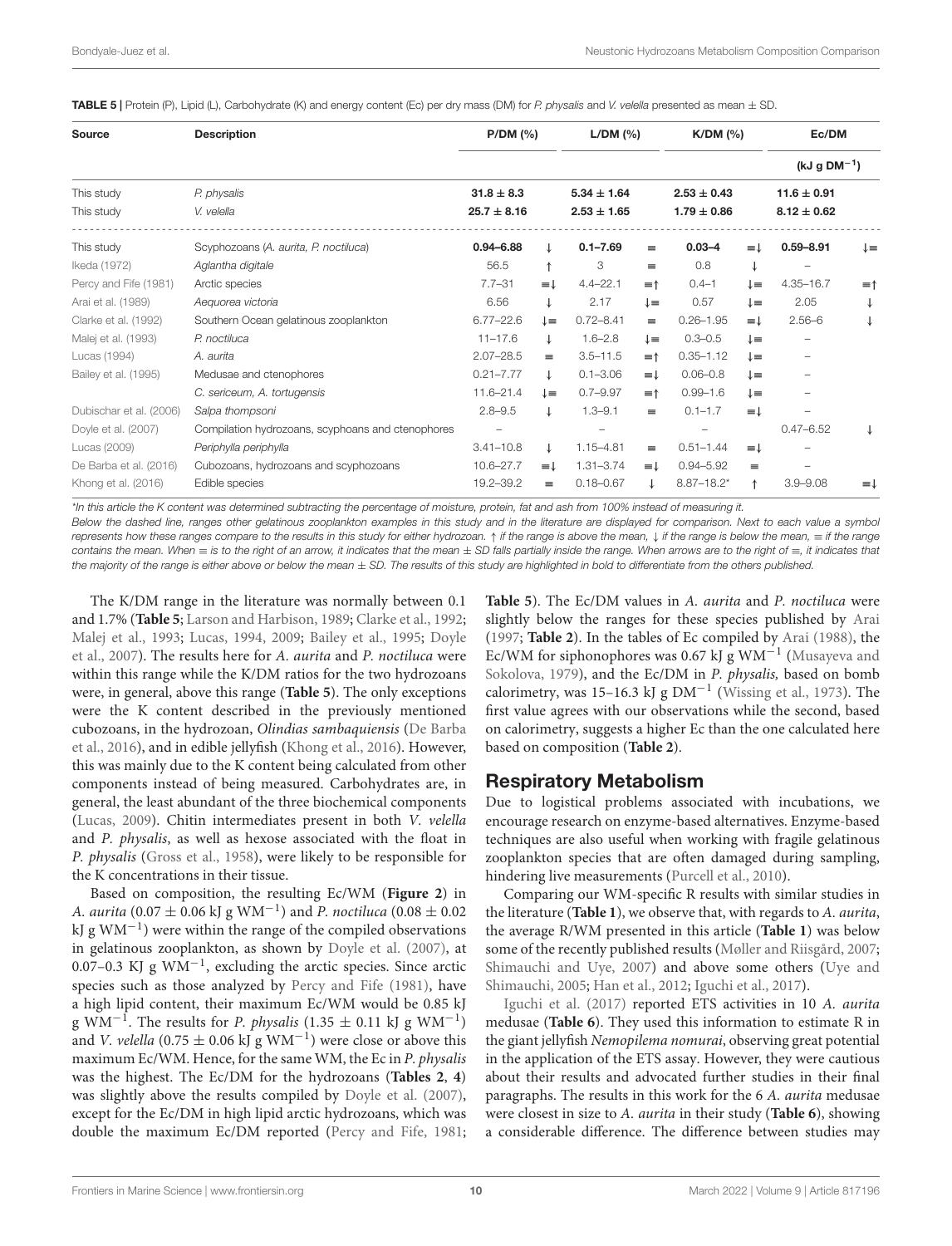<span id="page-10-0"></span>

| <b>TABLE 6</b>   Comparison between ETS results (mean $\pm$ SD) on A. aurita medusae |
|--------------------------------------------------------------------------------------|
| from Iguchi et al. (2017) and from our study.                                        |

|                                                                   | Iguchi et al. (2017) | This study   |  |
|-------------------------------------------------------------------|----------------------|--------------|--|
| N                                                                 | 10                   | 6            |  |
| Size range (g WM)                                                 | $0.7 - 1.9$          | $0.7 - 1.5$  |  |
| $R$ ( $\mu$ L O <sub>2</sub> h <sup>-1</sup> q WM <sup>-1</sup> ) | $5.9 + 1.4$          | $28.6 + 8$   |  |
| $\Phi$ (µL O <sub>2</sub> h <sup>-1</sup> q WM <sup>-1</sup> )    | $7.1 + 2.6$          | $52.1 + 6.8$ |  |
| $R/\Phi$                                                          | $0.9 \pm 0.3$        | $0.57 + 0.2$ |  |
|                                                                   |                      |              |  |

Note that in the literature, the ratio, R/ $\Phi$ , is often referred to as R/ETS [\(Filella et al.,](#page-13-38) [2018\)](#page-13-38).

have several explanations. We measured R with optodes, whereas the researchers used the Winkler technique that only measured the initial and final  $O_2$  concentrations from the incubations. This technique is known to be an endpoint-type of analysis. Furthermore, their long (24 h) incubations may have led to O2-limited respiration [\(Gnaiger,](#page-13-39) [2001;](#page-13-39) [Purcell et al.,](#page-15-14) [2010\)](#page-15-14).

Apart from the deterioration mentioned in their article, there are other factors in the study [\(Iguchi et al.,](#page-14-2) [2017\)](#page-14-2) that may have led to a loss in enzymatic activity. They describe freezing the homogenates, instead of the samples, with liquid nitrogen at –196 $°C$ , followed by storing the frozen homogenate at –80 $°C$ . From our experience, this leads to a significant loss in enzyme activity within 24 h [\(Ahmed et al.,](#page-12-5) [1976\)](#page-12-5). Furthermore, they also used the previous substrate concentrations [\(Owens and King,](#page-15-25) [1975\)](#page-15-25), which might have slightly underestimated the ETS activity in scyphozoans. They also used the extinction coefficient of INT,

15.9 mM<sup>-1</sup> cm<sup>-1</sup>, from [Packard and Williams](#page-15-43) [\(1981\)](#page-15-43) rather than determining the INT-formazan extinction coefficient for their own solutions. Most research teams do the same; however, we have found that this practice can lead to underestimations of ETS activity. In summary, [Iguchi et al.](#page-14-2) [\(2017\)](#page-14-2) inadvertently, may have underestimated both respiration and ETS activity. To resolve this type of discrepancy in the literature, an international intercalibration workshop or program should be organized for ETS analysis.

In the case of P. noctiluca, the R/WM results here (**[Figure 1](#page-5-0)** and **[Table 1](#page-4-0)**) are higher than those reported in the literature (**[Table 1](#page-4-0)**; [Malej,](#page-14-22) [1989b;](#page-14-22) [Lilley et al.,](#page-14-5) [2014;](#page-14-5) [Lilley and Lombard,](#page-14-11) [2015\)](#page-14-11). For these two hydrozoans, the results are one of the first regarding their respiratory metabolism. No other study of R in V. velella was found. R measurements in P. physalis tissue were reported in [Larimer and Ashby](#page-14-23) [\(1962\)](#page-14-23). Their results at 25◦C were slightly above but close to our results (**[Table 1](#page-4-0)**).

While comparing P. physalis and V. velella with other jellyfish, WM-specific results here (**[Figure 1](#page-5-0)** and **[Table 1](#page-4-0)**) were generally higher due to the lower water content compared to other gelatinous zooplankton. Therefore, the following comparisons are DM- or P-specific (**[Table 7](#page-10-1)**). Compared to the study from [Bailey et al.](#page-12-11) [\(1995\)](#page-12-11), the R/DM results here (**[Table 7](#page-10-1)**) are higher than in most gelatinous organisms except the Narcomedusa, Aeginura grimaldii and in situ incubations of other hydrozoan and scyphozoan species (**[Table 7](#page-10-1)**). However, considering that these measurements were at temperatures between 4 and 7◦C it is reasonable to conclude that the R/DM results here could be closer to or below those in the literature (**[Table 7](#page-10-1)**).

<span id="page-10-1"></span>

| Source                     | <b>Description</b>                             | R/DM<br>( $\mu$ L O <sub>2</sub> h <sup>-1</sup> mg DM <sup>-1</sup> ) |                | R/P<br>( $\mu$ L O <sub>2</sub> h <sup>-1</sup> mg P <sup>-1</sup> ) |    |  |
|----------------------------|------------------------------------------------|------------------------------------------------------------------------|----------------|----------------------------------------------------------------------|----|--|
|                            |                                                |                                                                        |                |                                                                      |    |  |
| This study                 | P. physalis 20°C                               | $0.45 \pm 0.24$                                                        |                | $1.81 \pm 0.73$                                                      |    |  |
|                            | V. velella 20°C                                | $0.61 \pm 0.29$                                                        |                | $2.94 \pm 1.12$                                                      |    |  |
|                            | Scyphozoans 20°C (A. aurita, P. noctiluca)     |                                                                        |                | 5.4-50.22                                                            |    |  |
| Nival et al. (1972)        | Medusae, ctenophores 10-29°C                   | $0.54 - 1.8$                                                           | ↑≡             |                                                                      |    |  |
|                            | Siphonophores 15°C                             | $0.14 - 0.42$                                                          | $\downarrow$   |                                                                      |    |  |
|                            | Tunicates 15°C                                 | $0.12 - 8.3$                                                           | $=$ $\uparrow$ |                                                                      |    |  |
| Biggs (1977b)              | Suborder Physonectae 23-29°C                   |                                                                        |                | $5 - 40$                                                             |    |  |
|                            | Suborder Cystonectae 23-29°C                   |                                                                        |                | $4 - 6.9$                                                            | ↑≡ |  |
|                            | Suborder Calycophorae 23-29°C                  |                                                                        |                | $5 - 75$                                                             |    |  |
| Larson (1987)              | Hydromedusae 10-15°C                           | $0.09 - 0.93$                                                          | $=$            |                                                                      |    |  |
|                            | Scyphomedusae 15°C                             | $0.24 - 0.88$                                                          | $\equiv$       |                                                                      |    |  |
| Barangé et al. (1989)      | Sessile hydrozoan 21°C                         | $0.5 - 3.9$                                                            | $\dagger$      |                                                                      |    |  |
| Malej (1989b)              | P. noctiluca 12-25°C                           | $0.05 - 0.68$                                                          | $\equiv$       |                                                                      |    |  |
| Bailey et al. (1995)       | Shipboard incubations 6°C                      | $0.061 - 0.136$                                                        | ↓              |                                                                      |    |  |
|                            | Shipboard Incubations 6°C (Aeginura grimaldii) | 0.472-0.754                                                            | $=$            |                                                                      |    |  |
|                            | In situ incubations $4.6 - 7.2$ °C             | $0.01 - 0.81$                                                          | $\equiv$       |                                                                      |    |  |
| Møller and Riisgård (2007) | A. aurita 7-22°C                               | $0.13 - 0.58$                                                          | $=$            |                                                                      |    |  |

Below the dashed line, ranges of other gelatinous zooplankton examples in this study and in the literature are displayed for comparison. Next to each value, a symbol demonstrates how these ranges compare to the results in this study for the two neustonic hydrozoans. ↑ if the range is above the mean, ↓ if the range is below the mean,  $\equiv$  if the range contains the mean. When  $\equiv$  is to the right of an arrow, it indicates that the mean  $\pm$  SD falls partially inside the range. When arrows are to the right of  $\equiv$ , it indicates that most of the range is either above or below the mean  $\pm$  SD. The results of this study are highlighted in bold to differentiate from the others published.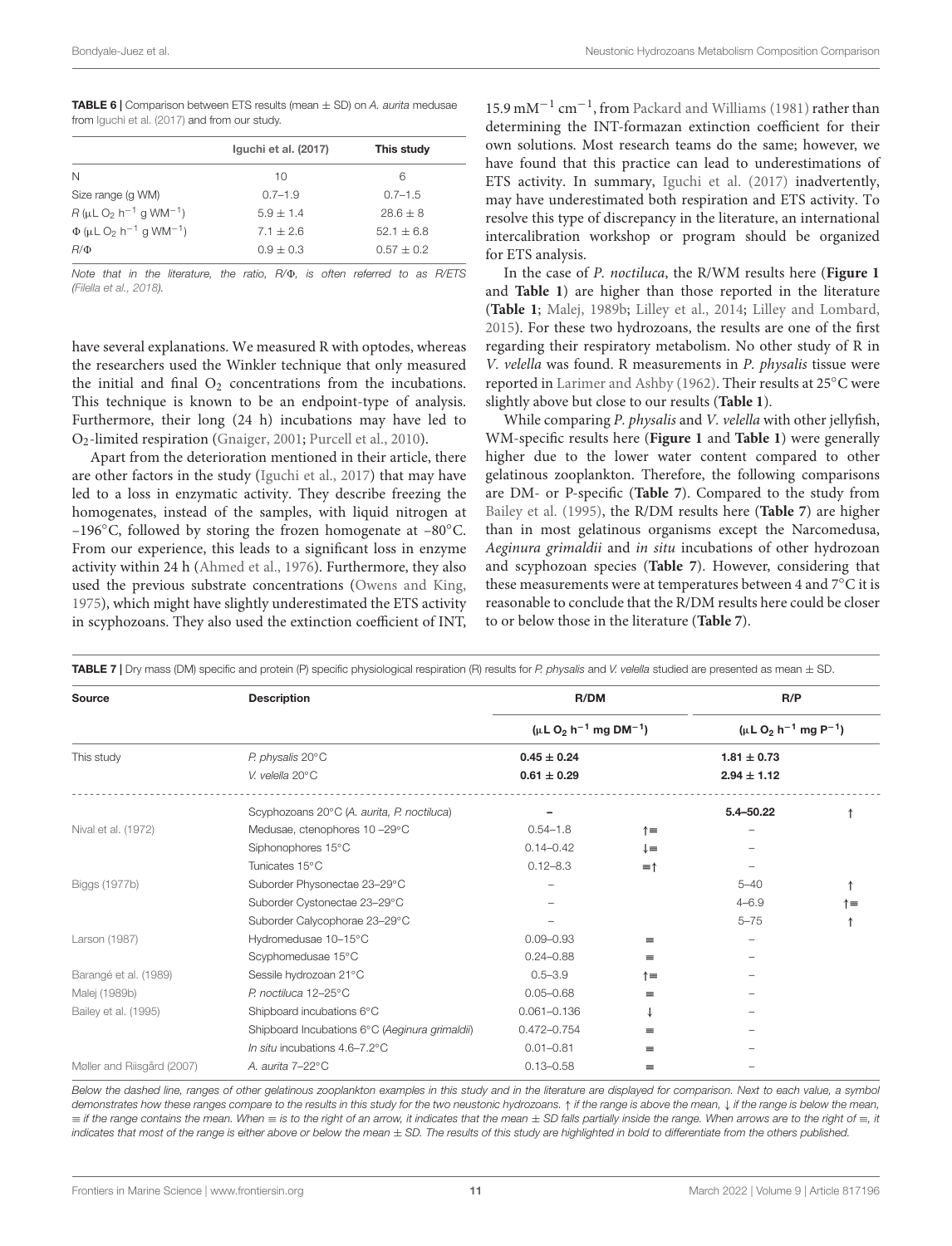On the contrary, our protein-specific results (**[Figure 1](#page-5-0)** and **[Table 7](#page-10-1)**) are lower than similar results from a variety of hydrozoan species, including several siphonophores (**[Table 7](#page-10-1)**; [Biggs,](#page-12-17) [1977b\)](#page-12-17). However, these measurements taken by [Biggs](#page-12-17) [\(1977b\)](#page-12-17) were performed at  $26 \pm 3$ °C, thus, it is also reasonable to assume that our R results are low but within the range. A detailed comparison between the siphonophore species present in [Biggs](#page-12-17) [\(1977b\)](#page-12-17) showed that individuals of the suborder Cystonectae, Bathyphysa sibogae, and Rhizophysa filiformis had the lowest respiratory rates. Both species are from the same suborder as P. physalis, and neither are observed to pulsate predominantly. This was consistent with our hypothesis that using wind (or currents) for movement through the ocean permits life at low levels of respiration, which can be detected by a low  $R:\Phi$  ratio. Meanwhile, the genus from the suborder Physonectae, such as Forskalia, Agalma, or Cordagalma and suborder Calycophorae Sulculeolaria or Stephanophyes had the highest respiratory values, and were observe to pulsate frequently [\(Bone and Trueman,](#page-12-19) [1982;](#page-12-19) [Costello et al.,](#page-13-40) [2015\)](#page-13-40). However, exceptions, such as the results from species of the genus Diphyes and Abyla, showed low respiration regardless of their pulse. This was not in line with our hypothesis. Similarly, our respiration results were lower than those compiled by [Barangé et al.](#page-12-18) [\(1989\)](#page-12-18) for sessile hydrozoans. In addition, [Nival et al.](#page-15-44) [\(1972\)](#page-15-44) presented very similar respiration rates in pulsating hydrozoans and much higher ranges in medusae and tunicates at 15◦C (**[Table 7](#page-10-1)**).

Low R: $\Phi$  ratios may support our hypothesis that, from a respiratory standpoint, these neuston dwellers should have a low R: $\Phi$ , due to their drifting nature. Few studies have measured both R and  $\Phi$  in a cnidarian. In this study, P. noctiluca and A. aurita showed R: $\Phi$  ratios of 0.40  $\pm$  0.15 and 0.61  $\pm$  0.38, respectively. [Iguchi et al.](#page-14-2) [\(2017\)](#page-14-2) observed a high R: $\Phi$  ratio of 0.9  $\pm$  0.3 in A. aurita. Three pulsating hydrozoans (Leuckartiara octona, Clytia gregaria, and Stomatoca atra) showed  $R:\Phi$  ratios between 0.5 and 0.92 [\(King and Packard,](#page-14-41) [1975\)](#page-14-41). The exception amongst pulsating jellyfish may be the results in Cassiopea sp., which presented ratios R: $\Phi$  of approximately 0.17  $\pm$  0.02 [\(Aljbour et al.,](#page-12-20) [2017\)](#page-12-20). These upside-down jellyfish have a more benthic lifestyle with a strong reliance for food on its symbiotic dinoflagellate [\(Lampert,](#page-14-42) [2016\)](#page-14-42). Hence, their pulsation is less locomotive and the presence of these autotrophs may increase the ETS activity measured, leading to a higher  $\Phi$  [\(Bondyale-Juez et al.,](#page-12-21) [2017\)](#page-12-21). A low R: $\Phi$  (0.19  $\pm$  0.10) was also found in sessile polyps of A. aurita [\(Purcell et al.,](#page-15-26) [2019\)](#page-15-26). The low  $R:\Phi$  in this study  $(0.11 \pm 0.08$  and  $0.09 \pm 0.04$  in *P. physalis* and *V. velella*, respectively) resembled the low ratio of A. aurita polyps. Since both hydrozoans in this study are wind-propelled polyp colonies, there may be a low ratio amongst sessile life forms that do not require ATP for locomotion as readily. In the case of the freefloating, wind-driven hydrozoans in this study, a low metabolism may allow them to survive prolonged periods without prey consumption as they sail along the surface of pelagic oligotrophic waters [\(Biggs,](#page-12-22) [1977a\)](#page-12-22).

In the case of V. velella, the presence of endosymbiotic photosynthetic dinoflagellates [\(Blank and Trench,](#page-12-23) [1986\)](#page-12-23) may allow it to survive without prey and live with an even lower R: $\Phi$  ratio [\(Bondyale-Juez et al.,](#page-12-21) [2017\)](#page-12-21). However, we realize that our measurements need confirmation and replication in order to strengthen them [\(Schmidt,](#page-15-45) [2009\)](#page-15-45). For example, the hydrozoan samples were close to being stranded, and there is a possibility that the colonies near the shore did not feed as much as in the open ocean. [Lane et al.](#page-14-37) [\(1965\)](#page-14-37) suggested that P. physalis could not provide reliable physiological data after being maintained for more than a few hours due to problems with interaction with aquariums [\(Lane et al.,](#page-14-37) [1965\)](#page-14-37). In our experiments, no specimen that clouded the water or deflated abnormally was used.

However, gases from the floats from both organisms could cause an increase in  $O_2$  concentration during incubation. [Munro](#page-15-17) [et al.](#page-15-17) [\(2019\)](#page-15-17) described gas release in young Physalia and the unlikely release of gas naturally in mature colonies. [Carter](#page-13-41) [\(1931\)](#page-13-41) suggested there is gas exchange between pneumatophores of Physalia, Velella, and Porpita species with the exterior. However, [Larimer and Ashby](#page-14-23) [\(1962\)](#page-14-23) tested that CO was the main gas secreted, while  $O_2$  and  $N_2$  were diffused inward. The possibility of pneumatophores with a respiratory function has been speculated [\(Carter,](#page-13-41) [1931\)](#page-13-41), which could also reduce the consumption of the  $O<sub>2</sub>$  dissolved measured in the water if it was obtained it from the gases in their pneumatophore. The idea of gas exchange between the pneumatophore and the exterior with a production of bubbles in the case of vertical migrating siphonophores has also been proposed [\(Pickwell,](#page-15-46) [1966\)](#page-15-46), which is presumably not the case for P. physalis. No abnormal deflation, production of bubbles, or sudden increase in  $O_2$  was observed. Nevertheless, these issues should be considered. Research on enzymatic alternatives is also encouraged, and hence, we tentatively considered low  $R:\Phi$  ratios to support our hypothesis; however, we realize that future research addressing alternative explanations for the high  $\Phi$  is needed.

In both cases, it is also possible that nearshore samples may not exhibit the same healthy metabolism demonstrated by open ocean samples. Regardless, these novel respiration and composition measurements bring us closer to understanding trophic exchanges and physiological strategies occurring in the neuston ecosystem.

# **CONCLUSION**

The composition of P. physalis and V. velella varies from other gelatinous zooplankton. Their lower water content (approximately between 85 and 91%) leads to a higher concentration of protein, lipid, carbohydrate, and energy content per wet mass.

Enzymatic ETS analysis serves as a complementary or alternative measurement to study the metabolism of fragile and difficult-to-incubate zooplankton. In this study, we propose the optimum conditions for assaying ETS activity in cnidarian zooplankton. These respiratory metabolism measurements facilitate RCD and HET calculations.

We hypothesized that the respiratory metabolism of winddriven, sail-based, V. velella and P. physalis would be lower compared to that of A. aurita or P. noctiluca with their muscular-based pulsation-driven propulsion. This hypothesis was supported by the respiratory results in these four jellyfish. A lower R:Φ ratio (∼0.1) was found in these hydrozoans. A lower protein-specific R (1.81 and 2.94  $\mu$ L O<sub>2</sub> h<sup>-1</sup> mg P<sup>-1</sup>,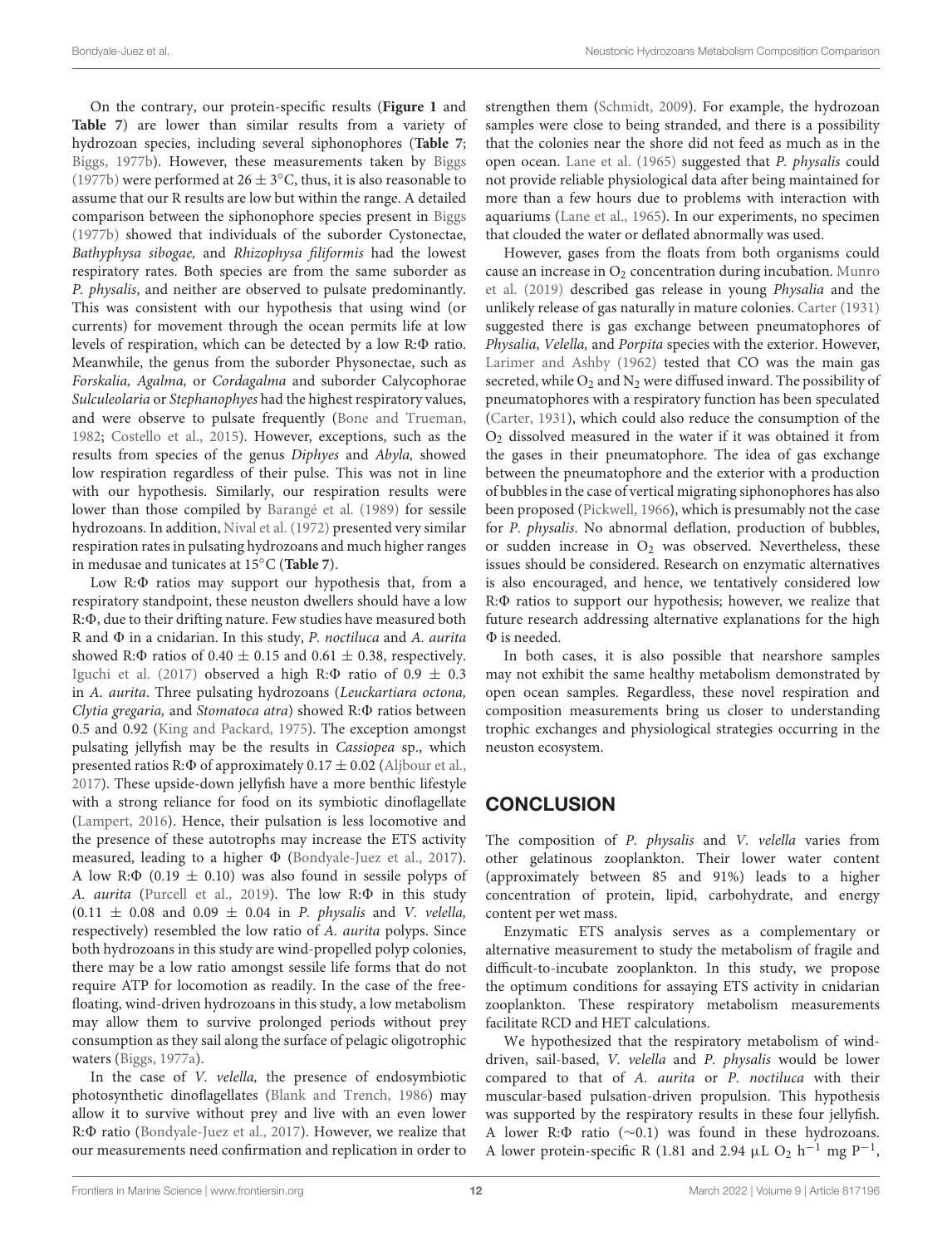respectively) in P. physalis and V. velella was measured compared to results here and in the literature. The respiratory carbon demand compared to their carbon ingestion rates in the literature was below that of scyphozoans. The novel HET/Ec was approximately 2%. All these are consistent with our hypothesis.

## DATA AVAILABILITY STATEMENT

The raw data supporting the conclusions of this article will be made available by the authors, without undue reservation.

## AUTHOR CONTRIBUTIONS

JP, TP, and MG conceived of the presented idea. DB-J, VR-K, and IM designed and performed the experimental analysis supervised by TP and MG. DB-J and VR-K processed the data in consultation with TP and IM. DB-J and TP wrote the manuscript in consultation with all the other co-authors. All authors contributed to the article and approved the submitted version.

#### FUNDING

This work was supported by the PERSEO project (ProID201710051) granted to MG, the Canary Islands

#### **REFERENCES**

- <span id="page-12-5"></span>Ahmed, S. I., Kenner, R. A., and King, F. D. (1976). Preservation of enzymic activity in marine plankton by low-temperature freezing. Mar. Chem. 4, 133–139. [doi:](https://doi.org/10.1016/0304-4203(76)90002-5) [10.1016/0304-4203\(76\)90002-5](https://doi.org/10.1016/0304-4203(76)90002-5)
- <span id="page-12-9"></span>Alberty, R. A., and Goldberg, R. N. (1992). Standard thermodynamic formation properties for the adenosine 5'-triphosphate series. Biochemistry 31, 10610-10615. [doi: 10.1021/bi00158a025](https://doi.org/10.1021/bi00158a025)
- <span id="page-12-20"></span>Aljbour, S. M., Zimmer, M., and Kunzmann, A. (2017). Cellular respiration, oxygen consumption, and trade-offs of the jellyfish Cassiopea sp. in response to temperature change. J. Sea Res. 128, 92–97. [doi: 10.1016/j.seares.2017.08.006](https://doi.org/10.1016/j.seares.2017.08.006)
- <span id="page-12-2"></span>Arai, M. N. (1988). Interactions of fish and pelagic coelenterates. Can. J. Zool. 66, 1913–1927. [doi: 10.1139/z88-280](https://doi.org/10.1139/z88-280)
- <span id="page-12-13"></span>Arai, M. N. (1997). A Funcional Biology of Scyphozoa. London: Chapman S Hall.
- <span id="page-12-3"></span>Arai, M. N. (2005). Predation on pelagic coelenterates: a review. J. Mar. Biol. Assoc. U. K. 85, 523–536. [doi: 10.1017/S0025315405011458](https://doi.org/10.1017/S0025315405011458)
- <span id="page-12-16"></span>Arai, M. N., Ford, J. A., and Whyte, J. N. C. (1989). Biochemical composition of fed and starved Aequorea victoria (Murbach et Shearer, 1902) (Hydromedusa). J. Exp. Mar. Bio. Ecol. 127, 289–299. [doi: 10.1016/0022-0981\(89\)90080-4](https://doi.org/10.1016/0022-0981(89)90080-4)
- <span id="page-12-8"></span>Azzaro, M., Packard, T. T., Monticelli, L. S., Maimone, G., Rappazzo, A. C., Azzaro, F., et al. (2019). Microbial metabolic rates in the Ross Sea: the ABIOCLEAR Project. Nat. Conserv. 34, 441–475. [doi: 10.3897/natureconservation.34.30631](https://doi.org/10.3897/natureconservation.34.30631)
- <span id="page-12-11"></span>Bailey, T. G., Youngbluth, M. J., and Owen, G. P. (1995). Chemical composition and metabolic rates of gelatinous zooplankton from midwater and benthic boundary layer environments off Cape Hatteras, North Carolina, USA. Mar. Ecol. Prog. Ser. 122, 121–134. [doi: 10.3354/meps122121](https://doi.org/10.3354/meps122121)
- <span id="page-12-12"></span>Båmstedt, U., Martinussen, M. B., and Matsakis, S. (1994). Trophodynamics of the two scyphozoan jellyfishes, Aurelia aurita and Cyanea capillata, in western Norway. ICES J. Mar. Sci. 51, 369–382.
- <span id="page-12-18"></span>Barangé, M., Zabala, M., Riera, T., and Gili, J. M. (1989). A general approach to the in situ energy budget of Eudendrium racemosum (Cnidaria, Hydrozoa) in the Western Mediterranean. Sci. Mar. 53, 423–427.
- <span id="page-12-6"></span>Barnes, H., and Blackstock, J. (1973). Estimation of lipids in marine animals and tissues: detailed investigation of the sulphophosphovanilun method for 'total'lipids. J. Exp. Mar. Biol. Ecol. 12, 103–118.

Government and the European Regional Development Fund ("Canarias Avanza con Europa"). JP was supported by the Commission for Cultural, Educational and Scientific Exchange between the United States of America and Spain as a Fulbright United States. Senior Researcher in the 2016–2017 Scholar Program. Other authors in this work received financial support from the Spanish Ministry of Education Formación de Profesorado Universitario grants (FPU2015-036973) (DB-J); Canary Islands Government (Agencia Canaria de Investigación, Innovación y Sociedad de la información) (VR-K); and TIAA-CREF and Social Security-United States (to TP).

#### ACKNOWLEDGMENTS

We are grateful to Loro Parque Foundation for their collaboration, especially to Ester Alonso and Javier Almunia. We also thank Rosa Caprioli and Cristina Villanova Solano for her contributions during her sojourn in our lab. This work was accomplished thanks to the Spanish Ministry of Economy and Competitiveness and the Spanish Ministry of Education, Culture and Sports. The research was completed while the senior author (DB-J) was a Ph.D. student in the Doctoral Programme in Oceanography and Global Change at the University of Las Palmas de Gran Canaria.

- <span id="page-12-14"></span>Beers, J. R. (1966). Studies on the chemical composition of the major zooplankton groups in the Sargasso Sea off Bermuda. Limnol. Oceanogr. 11, 520–528. [doi:](https://doi.org/10.4319/lo.1966.11.4.0520) [10.4319/lo.1966.11.4.0520](https://doi.org/10.4319/lo.1966.11.4.0520)
- <span id="page-12-0"></span>Bieri, R. (1966). Feeding preferences and rates of the snail, Ianthina prolongata, the barnacle, Lepas anserifera, the nudibranchs, Glaucus atlanticus and Fiona pinnata, and the food web in the marine neuston. Publ. Seto Mar. Biol. Lab. 14, 161–170. [doi: 10.5134/175429](https://doi.org/10.5134/175429)
- <span id="page-12-15"></span>Bieri, R. (1977). The ecological significance of seasonal occurrence and growth rate of Velella (Hydrozoa). Publ. Seto Mar. Biol. Lab. 24, 63–76. [doi: 10.5134/175957](https://doi.org/10.5134/175957)
- <span id="page-12-17"></span>Biggs, D. C. (1977b). Respiration and ammonium excretion by open ocean gelatinous zooplankton. Limnol. Oceanogr. 22, 108–117. [doi: 10.4319/lo.1977.](https://doi.org/10.4319/lo.1977.22.1.0108) [22.1.0108](https://doi.org/10.4319/lo.1977.22.1.0108)
- <span id="page-12-22"></span>Biggs, D. C. (1977a). Field studies of fishing, feeding, and digestion in siphonophores. Mar. Behav. Physiol. 4, 261–274. [doi: 10.1080/102362477093](https://doi.org/10.1080/10236247709386958) [86958](https://doi.org/10.1080/10236247709386958)
- <span id="page-12-23"></span>Blank, R. J., and Trench, R. K. (1986). Nomenclature of endosymbiotic dinoflagellates. Taxon 35, 286–294. [doi: 10.2307/1221270](https://doi.org/10.2307/1221270)
- <span id="page-12-7"></span>Bligh, E. G., and Dyer, W. J. (1959). A rapid method of total lipid extraction and purification. Can. J. Biochem. Physiol. 37, 911–917. [doi: 10.1139/y59-099](https://doi.org/10.1139/y59-099)
- <span id="page-12-1"></span>Boero, F. (2013). Review of Jellyfish Blooms in the Mediterranean and Black Sea. Rome. Available online at: <http://www.vliz.be/en/imis?refid=226251> (accessed November 13, 2018).
- <span id="page-12-21"></span>Bondyale-Juez, D. R., Packard, T. T., Viera-Rodríguez, M. A., and Gómez, M. (2017). Respiration: comparison of the Winkler technique,  $O_2$  electrodes,  $O_2$ optodes and the respiratory electron transport system assay. Mar. Biol. 164, 1–11. [doi: 10.1007/s00227-017-3271-1](https://doi.org/10.1007/s00227-017-3271-1)
- <span id="page-12-19"></span>Bone, Q., and Trueman, E. R. (1982). Jet propulsion of the calycophoran siphonophores chelophyes and abylopsis. J. Mar. Biol. Assoc. U. K. 62, 263–276. [doi: 10.1017/S0025315400057271](https://doi.org/10.1017/S0025315400057271)
- <span id="page-12-10"></span>Brown, M. B., and Forsythe, A. B. (1974). Robust tests for the equality of variances. J. Am. Stat. Assoc. 69, 364–367. [doi: 10.1080/01621459.1974.10482955](https://doi.org/10.1080/01621459.1974.10482955)
- <span id="page-12-4"></span>Canepa, A., Purcell, J. E., Córdova, P., Fernández, M., and Palma, S. (2020). Massive strandings of Pleustonic Portuguese man-of-war (Physalia physalis) related to ENSO events along the Southeastern Pacific ocean. Lat. Am. J. Aquat. Res. 48, 806–817. [doi: 10.3856/vol48-issue5-fulltext-2530](https://doi.org/10.3856/vol48-issue5-fulltext-2530)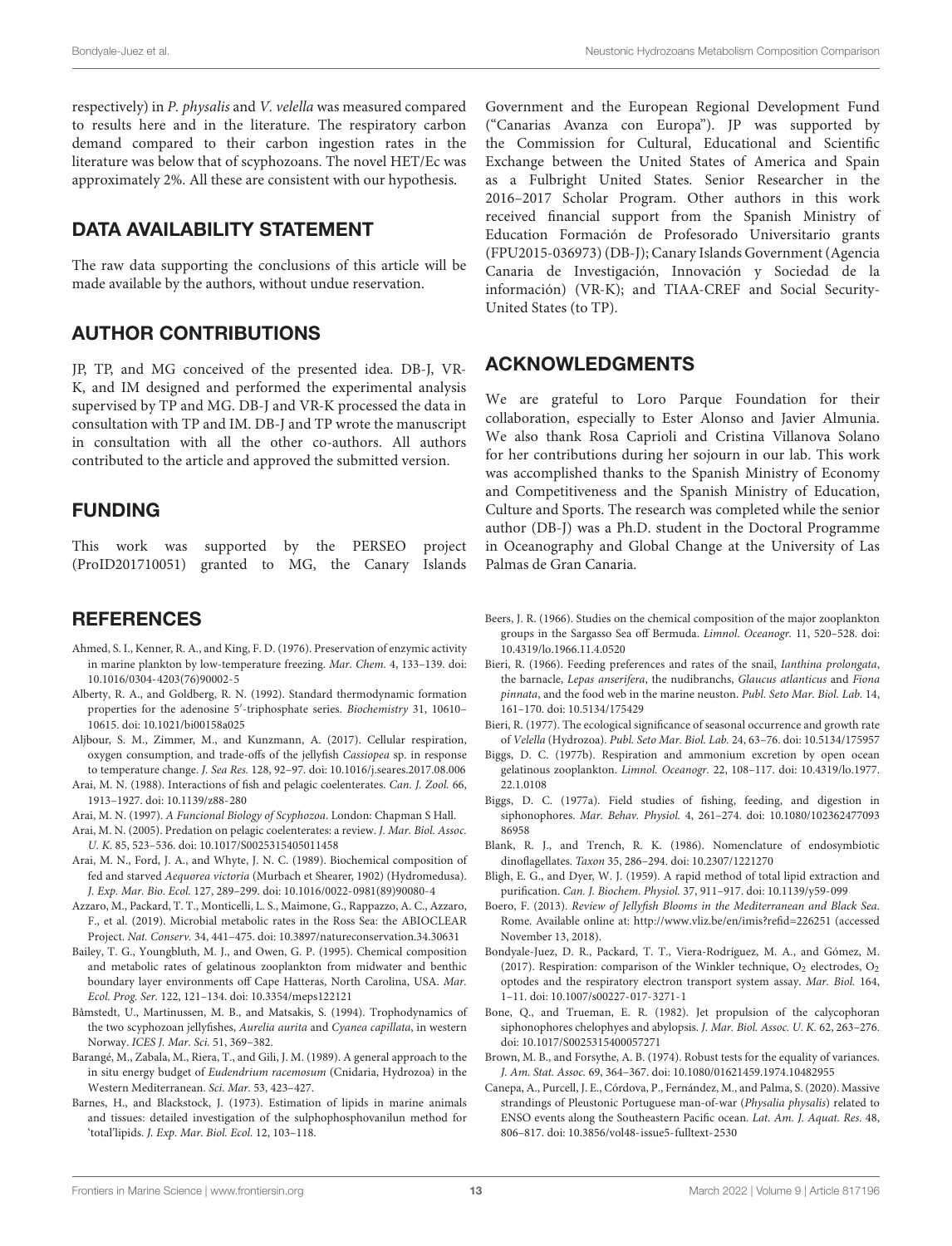- <span id="page-13-41"></span>Carter, G. S. (1931). Aquatic and aerial respiration in animals. Biol. Rev. 6, 1–35. [doi: 10.1111/j.1469-185X.1931.tb01020.x](https://doi.org/10.1111/j.1469-185X.1931.tb01020.x)
- <span id="page-13-36"></span>Cater, R. J., Chua, G. L., Erramilli, S. K., Keener, J. E., Choy, B. C., Tokarz, P., et al. (2021). Structural basis of omega-3 fatty acid transport across the blood–brain barrier. Nature 595, 315–319. [doi: 10.1038/s41586-021-03650-9](https://doi.org/10.1038/s41586-021-03650-9)
- <span id="page-13-0"></span>Chiaverano, L. M., Robinson, K. L., Tam, J., Ruzicka, J. J., Quiñones, J., Aleksa, K. T., et al. (2018). Evaluating the role of large jellyfish and forage fishes as energy pathways, and their interplay with fisheries, in the Northern Humboldt Current System. Prog. Oceanogr. 164, 28–36. [doi: 10.1016/j.pocean.2018.04.009](https://doi.org/10.1016/j.pocean.2018.04.009)
- <span id="page-13-1"></span>Choy, C. A., Haddock, S. H. D., and Robison, B. H. (2017). Deep pelagic food web structure as revealed by in situ feeding observations. Proc. Biol. Sci. 284:20172116. [doi: 10.1098/rspb.2017.2116](https://doi.org/10.1098/rspb.2017.2116)
- <span id="page-13-26"></span>Clarke, A., Holmes, L. J., and Gore, D. J. (1992). Proximate and elemental composition of gelatinous zooplankton from the Southern Ocean. J. Exp. Mar. Biol. Ecol. 155, 55–68. [doi: 10.1016/0022-0981\(92\)90027-8](https://doi.org/10.1016/0022-0981(92)90027-8)
- <span id="page-13-30"></span>Cleland, W. W. (1967). Enzyme kinetics. Annu. Rev. Biochem. 36, 77–112. [doi:](https://doi.org/10.1017/cbo9780511608438.007) [10.1017/cbo9780511608438.007](https://doi.org/10.1017/cbo9780511608438.007)
- <span id="page-13-6"></span>Condon, R. H., Steinberg, D. K., del Giorgio, P. A., Bouvier, T. C., Bronk, D. A., Graham, W. M., et al. (2011). Jellyfish blooms result in a major microbial respiratory sink of carbon in marine systems. Proc. Natl. Acad. Sci. U.S.A. 108, 10225–10230. [doi: 10.1073/pnas.1015782108](https://doi.org/10.1073/pnas.1015782108)
- <span id="page-13-12"></span>Costello, J. H., Colin, S. P., Dabiri, J. O., Gemmell, B. J., Lucas, K. N., and Sutherland, K. R. (2021). The hydrodynamics of jellyfish swimming. Ann. Rev. Mar. Sci. 13, 375–396. [doi: 10.1146/annurev-marine-031120-091442](https://doi.org/10.1146/annurev-marine-031120-091442)
- <span id="page-13-40"></span>Costello, J. H., Colin, S. P., Gemmell, B. J., Dabiri, J. O., and Sutherland, K. R. (2015). Multi-jet propulsion organized by clonal development in a colonial Siphonophore. Nat. Commun. 6:8158. [doi: 10.1038/ncomms9158](https://doi.org/10.1038/ncomms9158)
- <span id="page-13-17"></span>Cowen, R. (1996). "Locomotion and respiration in aquatic air-breathing vertebrates," in Evolutionary Paleobiology, eds D. Jablonski, D. H. Erwin, and J. H. Lipps (Chicago, IL: University of Chicago Press), 337–354.
- <span id="page-13-34"></span>De Barba, F. F. M., Bazi, C. C., Pessatti, M. L., and Resgalla, C. (2016). Macromedusae of Southern Brazil: temporal variation, population structure and biochemical composition. Braz. J. Oceanogr. 64, 127–136. [doi: 10.1590/](https://doi.org/10.1590/S1679-87592016101806402) [S1679-87592016101806402](https://doi.org/10.1590/S1679-87592016101806402)
- <span id="page-13-23"></span>De Coen, W. M., and Janssen, C. R. (1997). The use of biomarkers in Daphnia magna toxicity testing. IV. Cellular energy allocation: a new methodology to assess the energy budget of toxicant-stressed Daphnia populations. J. Aquat. Ecosyst. Stress Recovery 6, 43–55.
- <span id="page-13-25"></span>Doyle, T. K., Houghton, J. D. R., McDevitt, R., Davenport, J., and Hays, G. C. (2007). The energy density of jellyfish: estimates from bomb-calorimetry and proximate-composition. J. Exp. Mar. Biol. Ecol. 343, 239–252. [doi: 10.1016/j.](https://doi.org/10.1016/j.jembe.2006.12.010) [jembe.2006.12.010](https://doi.org/10.1016/j.jembe.2006.12.010)
- <span id="page-13-16"></span>Duarte, I., Leandro, S., Ferreira, M., Pinto, H., Falcão, J., Reis, J., et al. (2019). "Early development of Velella velella medusae in laboratory," in Poster Presented at the IMMR'18 | International Meeting on Marine Research 2018 Front. Mar. Sci., Vol. 5, Peniche. [doi: 10.3389/conf.FMARS.2018.06.00080](https://doi.org/10.3389/conf.FMARS.2018.06.00080)
- <span id="page-13-33"></span>Dubischar, C. D., Pakhomov, E. A., and Bathmann, U. V. (2006). The tunicate Salpa thompsoni ecology in the Southern Ocean. II. Proximate and elemental composition. Mar. Biol. 149, 625–632. [doi: 10.1007/s00227-005-0226-8](https://doi.org/10.1007/s00227-005-0226-8)
- <span id="page-13-24"></span>Dubois, M., Gilles, K., Hamilton, J. K., Rebers, P. A., and Smith, F. (1956). A colorimetric method for the determination of sugars. Nature 168, 350–356. [doi: 10.1038/168167a0](https://doi.org/10.1038/168167a0)
- <span id="page-13-3"></span>Egger, M., Quiros, L., Leone, G., Ferrari, F., Boerger, C. M., and Tishler, M. (2021). Relative abundance of floating plastic debris and neuston in the Eastern North Pacific Ocean. Front. Mar. Sci. 8:626026. [doi: 10.3389/fmars.2021.626026](https://doi.org/10.3389/fmars.2021.626026)
- <span id="page-13-28"></span>Ferguson, S. J. (2010). ATP synthase: from sequence to ring size to the P/O ratio. Proc. Natl. Acad. Sci. U.S.A. 107, 16755–16756. [doi: 10.1073/pnas.1012260107](https://doi.org/10.1073/pnas.1012260107)
- <span id="page-13-13"></span>Ferrer, L., and González, M. (2021). Relationship between dimorphism and drift in the Portuguese man-of-war. Cont. Shelf Res. 212:104269. [doi: 10.1016/j.csr.](https://doi.org/10.1016/j.csr.2020.104269) [2020.104269](https://doi.org/10.1016/j.csr.2020.104269)
- <span id="page-13-27"></span>Feynman, R. P., Leighton, R. B., and Sands, M. (1970). The Feynman Lectures on Physics, 5th Printing. (1969a). The Feynman Lectures on Physics, Vol. 1, Reading, MA: Addison-Wesley.
- <span id="page-13-15"></span>Fierro, P., Arriagada, L., Piñones, A., and Araya, J. F. (2021). New insights into the abundance and seasonal distribution of the Portuguese man-of-war Physalia physalis (Cnidaria: Siphonophorae) in the southeastern Pacific. Reg. Stud. Mar. Sci. 41:101557. [doi: 10.1016/j.rsma.2020.101557](https://doi.org/10.1016/j.rsma.2020.101557)
- <span id="page-13-38"></span>Filella, A., Baños, I., Montero, M. F., Hernández-Hernández, N., Rodríguez-Santos, A., Ludwig, A., et al. (2018). Plankton community respiration and ETS activity under variable CO2 and nutrient fertilization during a mesocosm study in the subtropical North Atlantic. Front. Mar. Sci. 5:310. [doi: 10.3389/fmars.2018.](https://doi.org/10.3389/fmars.2018.00310) [00310](https://doi.org/10.3389/fmars.2018.00310)
- <span id="page-13-8"></span>Frick, M. G., Williams, K. L., Bolten, A. B., Bjorndal, K. A., and Martins, H. R. (2009). Foraging ecology of oceanic-stage loggerhead turtles Caretta caretta. Endanger. Species Res. 9, 91–97. [doi: 10.3354/esr00227](https://doi.org/10.3354/esr00227)
- <span id="page-13-19"></span>Fu, Z., and Uye, S.-I. (2021). Starvation of the respiratory metabolism and locomotion of Aurelia aurita s.l. ephyrae. Open J. Mar. Sci. 11, 1–16. [doi:](https://doi.org/10.4236/ojms.2021.111001) [10.4236/ojms.2021.111001](https://doi.org/10.4236/ojms.2021.111001)
- <span id="page-13-35"></span>Gainey, R. L. (1972). The Chemical Analysis of Velella lata Float. M.Sc. thesis. Stockton, CA: University of the Pacific.
- <span id="page-13-29"></span>Games, P. A., and Howell, J. F. (1976). Pairwise multiple comparison procedures with unequal N's and/or variances: a Monte Carlo study. J. Educ. Stat. 1, 113–125. [doi: 10.3102/10769986001002113](https://doi.org/10.3102/10769986001002113)
- <span id="page-13-10"></span>Gemmell, B. J., Costello, J. H., and Colin, S. P. (2014). Exploring vortex enhancement and manipulation mechanisms in jellyfish that contributes to energetically efficient propulsion. Commun. Integr. Biol. 7:e29014. [doi: 10.4161/](https://doi.org/10.4161/cib.29014) [cib.29014](https://doi.org/10.4161/cib.29014)
- <span id="page-13-18"></span>Gemmell, B. J., Costello, J. H., Colin, S. P., Stewart, C. J., Dabiri, J. O., Tafti, D., et al. (2013). Passive energy recapture in jellyfish contributes to propulsive advantage over other metazoans. Proc. Natl. Acad. Sci. U.S.A. 110, 17904–17909. [doi: 10.1073/pnas.1306983110](https://doi.org/10.1073/pnas.1306983110)
- <span id="page-13-11"></span>Gemmell, B. J., Du Clos, K. T., Colin, S. P., Sutherland, K. R., and Costello, J. H. (2020). The most efficient metazoan swimmer creates a 'virtual wall' to enhance performance. Anim. Behav. Cogn. 288:20202494. [doi: 10.1101/2020.05.](https://doi.org/10.1101/2020.05.01.069518) [01.069518](https://doi.org/10.1101/2020.05.01.069518)
- <span id="page-13-39"></span>Gnaiger, E. (2001). Bioenergetics at low oxygen: dependence of respiration and phosphorylation on oxygen and adenosine diphosphate supply. Respir. Physiol. 128, 277–297. [doi: 10.1016/S0034-5687\(01\)00307-3](https://doi.org/10.1016/S0034-5687(01)00307-3)
- <span id="page-13-22"></span>Gómez, M., Torres, S., and Hernzández-León, S. (1996). Modification of the electron transport system (ETS) method for routine measurements of respiratory rates of zooplankton. South Afr. J. Mar. Sci. 17, 15–20. [doi: 10.2989/](https://doi.org/10.2989/025776196784158446) [025776196784158446](https://doi.org/10.2989/025776196784158446)
- <span id="page-13-9"></span>Griffin, D. C., Harrod, C., Houghton, J. D. R., and Capellini, I. (2019). Unravelling the macro-evolutionary ecology of fish-jellyfish associations: life in the "gingerbread house." Proc. Biol. Sci. 286, 1–9. [doi: 10.1098/rspb.2018.2325](https://doi.org/10.1098/rspb.2018.2325)
- <span id="page-13-37"></span>Gross, J., Dumsha, B., and Glazer, N. (1958). Comparative biochemistry of collagen some amino acids and carbohydrates. BBA Biochim. Biophys. Acta 30, 293–297. [doi: 10.1016/0006-3002\(58\)90053-2](https://doi.org/10.1016/0006-3002(58)90053-2)
- <span id="page-13-32"></span>Guglielmo, L., Granata, A., and Guglielmo, R. (2015). Orden euphausiacea. Ibero Divers. Etimol. 86A, 1–20.
- <span id="page-13-20"></span>Hamilton, G. (2016). The secret lives of jellyfish. Nature 531, 432–434. [doi: 10.1038/](https://doi.org/10.1038/531432a) [531432a](https://doi.org/10.1038/531432a)
- <span id="page-13-5"></span>Han, C., Chae, J., Jin, J., and Yoon, W. (2012). Estimation of the minimum food requirement using the respiration rate of medusa of Aurelia aurita in Sihwa Lake. Ocean Sci. J. 47, 155–160. [doi: 10.1007/s12601-012-0015-5](https://doi.org/10.1007/s12601-012-0015-5)
- <span id="page-13-4"></span>Hansson, L. J., Moeslund, O., Kiørboe, T., and Riisgård, U. (2005). Clearance rates of jellyfish and their potential predation impact on zooplankton and fish larvae in a neritic ecosystem (Limfjorden, Denmark). Mar. Ecol. Prog. Ser. 304, 117–131. [doi: 10.3354/meps304117](https://doi.org/10.3354/meps304117)
- <span id="page-13-31"></span>Harris, R., Nishiyama, T., and Paul, J. (1986). Carbon, nitrogen and caloric content of eggs, larvae, and juveniles of the walleye pollock, Theragra chalcogramma. J. Fish Biol 29, 87–98. [doi: 10.1111/j.1095-8649.1986.tb04928.x](https://doi.org/10.1111/j.1095-8649.1986.tb04928.x)
- <span id="page-13-7"></span>Hays, G. C., Doyle, T. K., and Houghton, J. D. R. (2018). A paradigm shift in the trophic importance of jellyfish? Trends Ecol. Evol. 33, 874–884. [doi: 10.1016/j.](https://doi.org/10.1016/j.tree.2018.09.001) [tree.2018.09.001](https://doi.org/10.1016/j.tree.2018.09.001)
- <span id="page-13-14"></span>Headlam, J. L., Lyons, K., Kenny, J., Lenihan, E. S., Quigley, D. T. G., Helps, W., et al. (2020). Insights on the origin and drift trajectories of Portuguese man of war (Physalia physalis) over the Celtic Sea shelf area. Estuar. Coast. Shelf Sci. 246:107033. [doi: 10.1016/j.ecss.2020.107033](https://doi.org/10.1016/j.ecss.2020.107033)
- <span id="page-13-2"></span>Helm, R. R. (2021). The mysterious ecosystem at the ocean's surface. PLoS Biol. 19:e3001046. [doi: 10.1371/journal.pbio.3001046](https://doi.org/10.1371/journal.pbio.3001046)
- <span id="page-13-21"></span>Hernández-León, S., and Gómez, M. (1996). Factors affecting the respiration/ETS ratio in marine zooplankton. J. Plankton Res. 18, 239–255. [doi: 10.1093/plankt/](https://doi.org/10.1093/plankt/18.2.239) [18.2.239](https://doi.org/10.1093/plankt/18.2.239)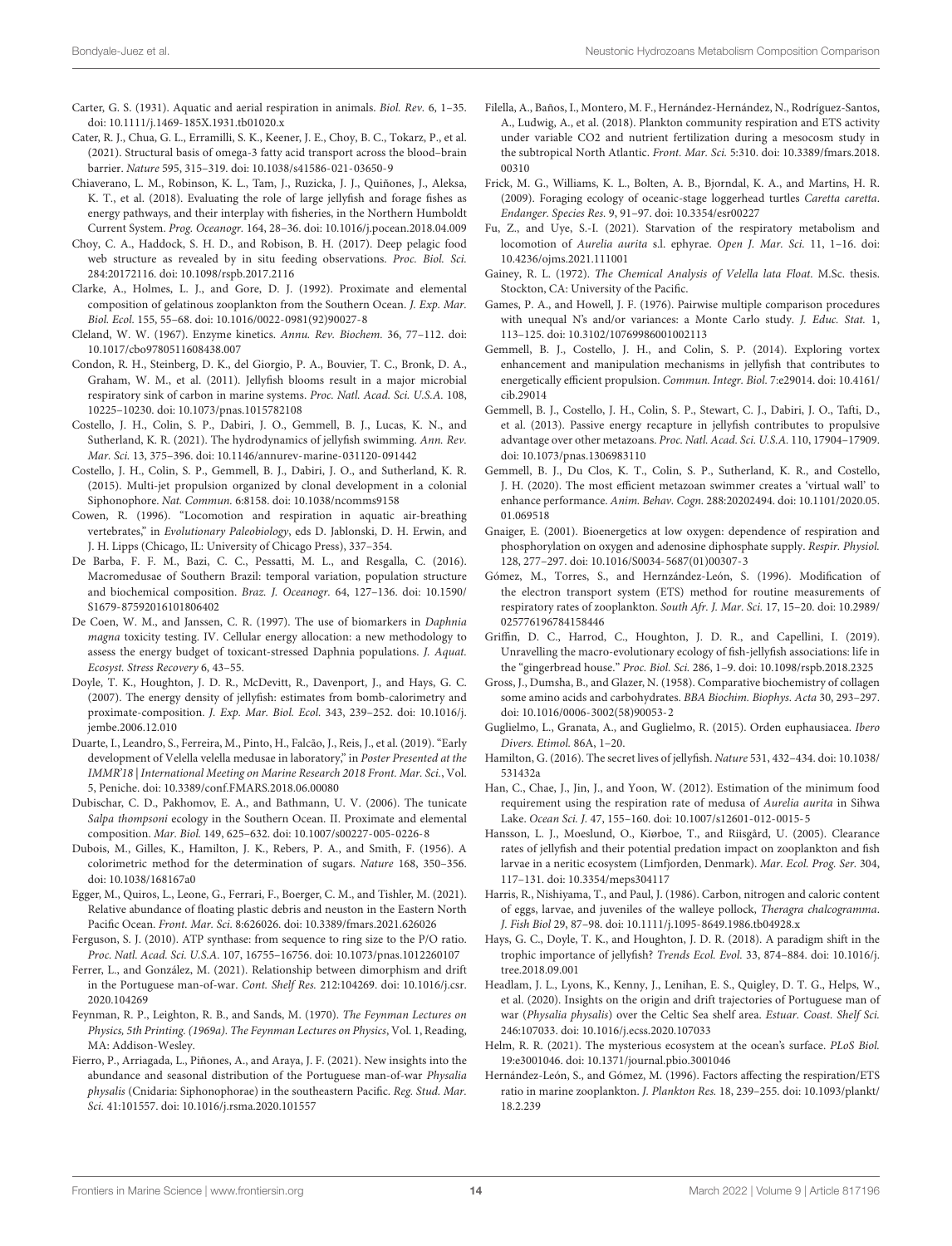- <span id="page-14-7"></span>Hoover, A., and Miller, L. (2015). A numerical study of the benefits of driving jellyfish bells at their natural frequency. J. Theor. Biol. 374, 13–25. [doi: 10.1016/](https://doi.org/10.1016/j.jtbi.2015.03.016) [j.jtbi.2015.03.016](https://doi.org/10.1016/j.jtbi.2015.03.016)
- <span id="page-14-2"></span>Iguchi, N., Iwatani, H., Sugimoto, K., Kitajima, S., Honda, N., and Katoh, O. (2017). Biomass, body elemental composition, and carbon requirement of Nemopilema nomurai (Scyphozoa: Rhizostomeae) in the southwestern Japan Sea. Plankton Benthos Res. 12, 104–114. [doi: 10.3800/pbr.12.104](https://doi.org/10.3800/pbr.12.104)
- <span id="page-14-35"></span>Ikeda, T. (1972). "Chemical composition and nutrition of zooplankton in the Bering Sea," in Biological Oceanography of the Northern North Pacific Ocean. Idemitsu Shoten, Tokyo, ed. A. Y. Takenouti (Tokyo: Idemitsu Shoten), 433–442.
- <span id="page-14-27"></span>Ikeda, T. (2014). Synthesis toward a global model of metabolism and chemical composition of medusae and ctenophores. J. Exp. Mar. Biol. Ecol. 456, 50–64. [doi: 10.1016/j.jembe.2014.03.006](https://doi.org/10.1016/j.jembe.2014.03.006)
- <span id="page-14-1"></span>Ishii, H., and Tanaka, F. (2006). Respiration rates and metabolic demands of Aurelia aurita in Tokyo Bay with special reference to large medusae. Plankton Benthos Res. 1, 64–67. [doi: 10.3800/pbr.1.64](https://doi.org/10.3800/pbr.1.64)
- <span id="page-14-6"></span>Jenkins, R. L. (1983). Observations on the commensal relationship of Nomeus gronovii with Physalia physalis. Am. Soc. Ichthyol. Herpetol. 1983, 250–252.
- <span id="page-14-9"></span>Jones, T., Parrish, J., and Burgess, H. (2021). Long-term patterns of mass stranding of the colonial cnidarian Velella velella: influence of environmental forcing. Mar. Ecol. Prog. Ser. 662, 69–83. [doi: 10.3354/meps13644](https://doi.org/10.3354/meps13644)
- <span id="page-14-39"></span>Joseph, J. D. (1979). Lipid composition of marine and estuarine invertebrates: porifera and cnidaria. Prog. Lipid Res. 18, 1–30. [doi: 10.1016/0163-7827\(79\)](https://doi.org/10.1016/0163-7827(79)90002-X) [90002-X](https://doi.org/10.1016/0163-7827(79)90002-X)
- <span id="page-14-30"></span>Karl, D. M. (2014). Solar energy capture and transformation in the sea. Elem. Sci. Anthr. 2, 1–6. [doi: 10.12952/journal.elementa.000021](https://doi.org/10.12952/journal.elementa.000021)
- <span id="page-14-28"></span>Kemp, P. F. (1986). Deposition of organic matter on a high-energy sand beach by a mass stranding of the cnidarian Velella velella (L.). Estuar. Coast. Shelf Sci. 23, 575–579. [doi: 10.1016/0272-7714\(86\)90010-7](https://doi.org/10.1016/0272-7714(86)90010-7)
- <span id="page-14-36"></span>Khong, N. M. H., Yusoff, F. M., Jamilah, B., Basri, M., Maznah, I., Chan, K. W., et al. (2016). Nutritional composition and total collagen content of three commercially important edible jellyfish. Food Chem. 196, 953–960. [doi: 10.](https://doi.org/10.1016/j.foodchem.2015.09.094) [1016/j.foodchem.2015.09.094](https://doi.org/10.1016/j.foodchem.2015.09.094)
- <span id="page-14-41"></span>King, F. D., and Packard, T. T. (1975). Respiration and the activity of the respiratory electron transport system in marine zooplankton. Limnol. Oceanogr. 20, 849– 854. [doi: 10.4319/lo.1975.20.5.0849](https://doi.org/10.4319/lo.1975.20.5.0849)
- <span id="page-14-12"></span>King, F. D., Devol, A. H., and Packard, T. T. (1978). Plankton metabolic activity in the eastern tropical North Pacific. Deep. Sea Res 25, 689–704. [doi: 10.1016/](https://doi.org/10.1016/0146-6291(78)90624-0) [0146-6291\(78\)90624-0](https://doi.org/10.1016/0146-6291(78)90624-0)
- <span id="page-14-33"></span>Kirkpatrick, P. A., and Pugh, P. R. (1984). "Siphonophores and Velellids: keys and notes for the identification of the species," in Synopsis of the British Fauna, eds D. M. Ker-mack and R. S. K. Barnes (Great Britain: Pitman Press), 1–155.
- <span id="page-14-18"></span>Knight, J. A., Anderson, S., and Rawle, J. M. (1972). Chemical basis of the sulfophospho-vanillin reaction for estimating total serum lipids. Clin. Chem. 18, 199–202.
- <span id="page-14-42"></span>Lampert, K. P. (2016). "Cassiopea and its zooxanthellae," in The Cnidaria, past, present and future, eds S. Goffredo and Z. Dubinsky (Cham: Springer), 415–423. [doi: 10.1007/978-3-319-31305-4\\_26](https://doi.org/10.1007/978-3-319-31305-4_26)
- <span id="page-14-37"></span>Lane, C. E., Pringle, E., and Bergere, A. M. (1965). Amino acids in extracellular fluids of Physalia physalis and Aurelia aurita. Comp. Biochem. Physiol. 15, 259–262. [doi: 10.1016/0010-406x\(65\)90350-6](https://doi.org/10.1016/0010-406x(65)90350-6)
- <span id="page-14-32"></span>Lane, N. (2015). The Vital Question: Energy, Evolution, and the Origins of Complex Life. New York, NY: WW Norton & Company.
- <span id="page-14-23"></span>Larimer, J. L., and Ashby, E. A. (1962). Float gases, gas secretion and tissue respiration in the Portuguese man-of-war, Physalia. J. Cell. Comp. Physiol. 60, 41–47. [doi: 10.1002/jcp.1030600106](https://doi.org/10.1002/jcp.1030600106)
- <span id="page-14-0"></span>Larson, R. J. (1987). Respiration and carbon turnover rates of Medusae from the NE pacific. Comp. Biochem. Physiol. Part A Physiol. 87, 93–100. [doi: 10.1016/](https://doi.org/10.1016/0300-9629(87)90430-0) [0300-9629\(87\)90430-0](https://doi.org/10.1016/0300-9629(87)90430-0)
- <span id="page-14-40"></span>Larson, R. J., and Harbison, G. R. (1989). Source and fate of lipids in polar gelatinous zooplankton. Arctic 42, 339–346. [doi: 10.14430/arctic1675](https://doi.org/10.14430/arctic1675)
- <span id="page-14-8"></span>Lee, D., Schaeffer, A., and Groeskamp, S. (2021). Drifting dynamics of the bluebottle (Physalia physalis). Ocean Sci. 17, 1341–1351. [doi: 10.5194/os-17-](https://doi.org/10.5194/os-17-1341-2021) [1341-2021](https://doi.org/10.5194/os-17-1341-2021)
- <span id="page-14-20"></span>Lee, S., and Lee, D. K. (2018). What is the proper way to apply the multiple comparison test? Korean J. Anesthesiol. 71, 353–360. [doi: 10.4097/kja.d.18.](https://doi.org/10.4097/kja.d.18.00242) [00242](https://doi.org/10.4097/kja.d.18.00242)
- <span id="page-14-11"></span>Lilley, M. K. S., and Lombard, F. (2015). Respiration of fragile planktonic zooplankton: extending the possibilities with a single method. J. Exp. Mar. Biol. Ecol. 471, 226–231. [doi: 10.1016/j.jembe.2015.06.013](https://doi.org/10.1016/j.jembe.2015.06.013)
- <span id="page-14-5"></span>Lilley, M. K. S., Elineau, A., Ferraris, M., Thiéry, A., Stemmann, L., Gorsky, G., et al. (2014). Individual shrinking to enhance population survival: quantifying the reproductive and metabolic expenditures of a starving jellyfish, Pelagia noctiluca. J. Plankton Res. 36, 1585–1597. [doi: 10.1093/plankt/fbu079](https://doi.org/10.1093/plankt/fbu079)
- <span id="page-14-29"></span>Lindley, J. A. (1999). Dry weight carbon and nitrogen content of some Euphausiids from the North Atlantic Ocean and the Celtic Sea. J. Plankton Res. 21, 2053– 2066. [doi: 10.1093/plankt/21.11.2053](https://doi.org/10.1093/plankt/21.11.2053)
- <span id="page-14-38"></span>Lopes, A. R., Baptista, M., Rosa, I. C., Dionísio, G., Gomes-Pereira, J., Paula, J. R., et al. (2016). "Gone with the wind": fatty acid biomarkers and chemotaxonomy of stranded pleustonic hydrozoans (Velella velella and Physalia physalis). Biochem. Syst. Ecol. 66, 297–306. [doi: 10.1016/j.bse.2016.03.016](https://doi.org/10.1016/j.bse.2016.03.016)
- <span id="page-14-14"></span>Lowry, O. H., Rosebrough, N. J., Farr, A. L., and Randall, R. J. (1951). Protein measurement with the folin phenol reagent. J. Biol. Chem. 193, 265–275. [doi:](https://doi.org/10.1016/s0021-9258(19)52451-6) [10.1016/s0021-9258\(19\)52451-6](https://doi.org/10.1016/s0021-9258(19)52451-6)
- <span id="page-14-25"></span>Lucas, C. H. (1994). Biochemical composition of Aurelia aurita in relation to age and sexual maturity. J. Exp. Mar. Biol. Ecol. 183, 179–192. [doi: 10.1016/0022-](https://doi.org/10.1016/0022-0981(94)90086-8) [0981\(94\)90086-8](https://doi.org/10.1016/0022-0981(94)90086-8)
- <span id="page-14-34"></span>Lucas, C. H. (2009). Biochemical composition of the mesopelagic coronate jellyfish Periphylla periphylla from the Gulf of Mexico. J. Mar. Biol. Assoc. U. K. 89, 77–81. [doi: 10.1017/S0025315408002804](https://doi.org/10.1017/S0025315408002804)
- <span id="page-14-26"></span>Lucas, C. H., Pitt, K. A., Purcell, J. E., Lebrato, M., and Condon, R. H. (2011). What's in a jellyfish? Proximate and elemental composition and biometric relationships for use in biogeochemical studies. Ecology 92:1704. [doi: 10.1890/11-0302.1](https://doi.org/10.1890/11-0302.1)
- <span id="page-14-10"></span>Macías, D., Prieto, L., and García-Gorriz, E. (2021). A model-based management tool to predict the spread of Physalia physalis in the Mediterranean Sea. Minimizing risks for coastal activities. Ocean Coast. Manag. 212:105810. [doi:](https://doi.org/10.1016/j.ocecoaman.2021.105810) [10.1016/j.ocecoaman.2021.105810](https://doi.org/10.1016/j.ocecoaman.2021.105810)
- <span id="page-14-13"></span>Maldonado, F., Packard, T. T., and Gómez, M. (2012). Understanding tetrazolium reduction and the importance of substrates in measuring respiratory electron transport activity. J. Exp. Mar. Biol. Ecol. 434–435, 110–118. [doi: 10.1016/j.](https://doi.org/10.1016/j.jembe.2012.08.010) [jembe.2012.08.010](https://doi.org/10.1016/j.jembe.2012.08.010)
- <span id="page-14-3"></span>Malej, A. (1989a). Behaviour and trophic ecology of the jellyfish Pelagia noctiluca (Forsskål, 1775). J. Exp. Mar. Biol. Ecol. 126, 259–270. [doi: 10.1016/0022-](https://doi.org/10.1016/0022-0981(89)90191-3) [0981\(89\)90191-3](https://doi.org/10.1016/0022-0981(89)90191-3)
- <span id="page-14-22"></span>Malej, A. (1989b). "Respiration and excretion rates of Pelagia noctiluca (Semaeostomeae, Scyphozoa)," in Proceedings of the 21st EMBS Polish Academy of Sciences, (Gdansk: Polish Academy of Sciences, Institute of Oceanology), 107–113.
- <span id="page-14-24"></span>Malej, A., Faganeli, J., and Pezdič, J. (1993). Stable isotope and biochemical fractionation in the marine pelagic food chain: the jellyfish Pelagia noctiluca and net zooplankton. Mar. Biol. Int. J. Life Ocean. Coast. Waters 116, 565–570. [doi: 10.1007/BF00355475](https://doi.org/10.1007/BF00355475)
- <span id="page-14-31"></span>Margalef, R. (1963). On certain unifying principles in ecology. Am. Nat. XCVII, 357–374.
- <span id="page-14-15"></span>Markwell, M. A. K., Haas, S. M., Bieber, L. L., and Tolbert, N. E. (1978). A modification of the Lowry procedure to simplify protein determination in membrane and lipoprotein samples. Anal. Biochem. 87, 206–210. [doi: 10.1016/](https://doi.org/10.1016/0003-2697(78)90586-9) [0003-2697\(78\)90586-9](https://doi.org/10.1016/0003-2697(78)90586-9)
- <span id="page-14-17"></span>Marsh, J. B., and Weinstein, D. B. (1966). Simple charring method for determination of lipids. J. Lipid Res. 7, 574–576. [doi: 10.1016/s0022-2275\(20\)](https://doi.org/10.1016/s0022-2275(20)39274-9) [39274-9](https://doi.org/10.1016/s0022-2275(20)39274-9)
- <span id="page-14-16"></span>Martínez, I., Herrera, A., Tames-espinosa, M., Bondyale-juez, D. R., Romerokutzner, V., Packard, T. T., et al. (2020). Protein in marine plankton: a comparison of spectrophotometric methods. J. Exp. Mar. Biol. Ecol. 526:151357. [doi: 10.1016/j.jembe.2020.151357](https://doi.org/10.1016/j.jembe.2020.151357)
- <span id="page-14-19"></span>Microsoft-Corporation (2016). Microsoft Excel. Available online at: [https://office.](https://office.microsoft.com/excel) [microsoft.com/excel](https://office.microsoft.com/excel) (accessed January 22, 2018).
- <span id="page-14-4"></span>Mills, C. E. (1995). Medusae, siphonophores, and ctenophores as planktivorous predators in changing global ecosystems Introduction Observations from bluewater diving and. ICES J. Mar. Sci 52, 575–581. [doi: 10.1016/1054-3139\(95\)](https://doi.org/10.1016/1054-3139(95)80072-7) [80072-7](https://doi.org/10.1016/1054-3139(95)80072-7)
- <span id="page-14-21"></span>Møller, L. F., and Riisgård, H. U. (2007). Respiration in the scyphozoan jellyfish Aurelia aurita and two hydromedusae (Sarsia tubulosa and Aequorea vitrina): effect of size, temperature and growth. Mar. Ecol. Prog. Ser. 330, 149–154. [doi: 10.3354/meps330149](https://doi.org/10.3354/meps330149)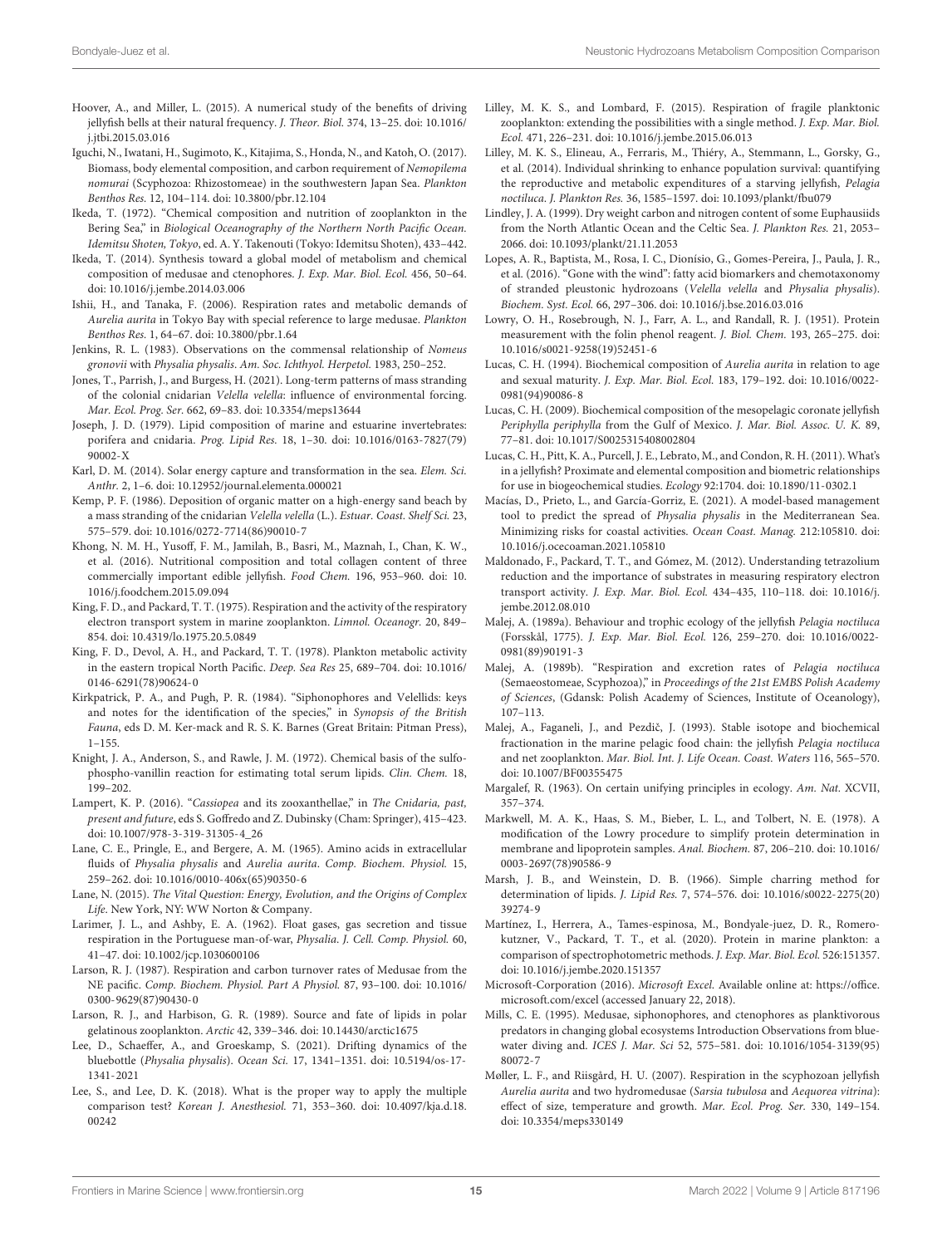- <span id="page-15-31"></span>Moran, L. A., Horton, H. R., Scrimgeour, K. G., and Perry, M. D. (2012). Principles of Biochemistry. Boston, MA: Pearson.
- <span id="page-15-7"></span>Morand, P., Carré, C., and Biggs, D. C. (1987). Feeding and metabolism of the jellyfish Pelagia noctiluca (scyphomedusae, semaeostomae). J. Plankton Res. 9, 651–665. [doi: 10.1093/plankt/9.4.651](https://doi.org/10.1093/plankt/9.4.651)
- <span id="page-15-17"></span>Munro, C., Vue, Z., Behringer, R. R., and Dunn, C. W. (2019). Morphology and development of the Portuguese man of war, Physalia physalis. Sci. Rep. 9:15522. [doi: 10.1038/s41598-019-51842-1](https://doi.org/10.1038/s41598-019-51842-1)
- <span id="page-15-42"></span>Musayeva, E. I., and Sokolova, I. A. (1979). Caloricity (caloric value) of planktonic animals from the Pacific Ocean. Oceanology 19, 90–92.
- <span id="page-15-9"></span>Nagata, R. M., and Morandini, A. C. (2018). Diet, prey selection, and individual feeding rates of the jellyfish Lychnorhiza lucerna (Scyphozoa, Rhizostomeae). Mar. Biol. 165, 1–17. [doi: 10.1007/s00227-018-3445-5](https://doi.org/10.1007/s00227-018-3445-5)
- <span id="page-15-44"></span>Nival, P., Nival, S., and Palazzoli, I. (1972). Données sur la respiration de différents organismes communs dans le plancton de Villefranche-sur-Mer. Mar. Biol. 17, 63–76. [doi: 10.1007/BF00346954](https://doi.org/10.1007/BF00346954)
- <span id="page-15-30"></span>Ochoa, S. (1943). Efficiency of aerobic phosphorylation in cell-free heart extracts. J. Biol. Chem. 151, 493–505.
- <span id="page-15-25"></span>Owens, T. G., and King, F. D. (1975). The measurement of respiratory electrontransport-system activity in marine zooplankton. Mar. Biol. 30, 27–36. [doi:](https://doi.org/10.1007/BF00393750) [10.1007/BF00393750](https://doi.org/10.1007/BF00393750)
- <span id="page-15-27"></span>Packard, T. T. (1971). The measurement of respiratory electron-transport activity in marine phytoplankton. J. Mar. Res. 29, 235–244.
- <span id="page-15-19"></span>Packard, T. T. (1985). "Measurement of electron transport activity of marine microplankton," in Advances in Aquatic Microbiology, eds P. J. Williams and H. W. Jannasch (New York, NY: Academic Press), 207–261.
- <span id="page-15-23"></span>Packard, T. T., and Christensen, J. P. (2004). Respiration and vertical carbon flux in the Gulf of Maine water column. J. Mar. Res. 62, 93–115. [doi: 10.1357/](https://doi.org/10.1357/00222400460744636) [00222400460744636](https://doi.org/10.1357/00222400460744636)
- <span id="page-15-43"></span>Packard, T. T., and Williams, P. J. (1981). Rates of respiratory oxygen consumption and electron transport in surface seawater from the Northwest Atlantic. Oceanol. Acta 4, 351–358.
- <span id="page-15-24"></span>Packard, T. T., Harmon, D., and Boucher, J. (1974). Respiratory electron transport activity in plankton from upwelled waters. Tethys 6, 213–222.
- <span id="page-15-21"></span>Packard, T. T., Osma, N., Fernández-Urruzola, I., Codispoti, L. A., Christensen, J. P., and Gómez, M. (2015). Peruvian upwelling plankton respiration: calculations of carbon flux, nutrient retention efficiency, and heterotrophic energy production. Biogeosciences 12, 2641–2654. [doi: 10.5194/bg-12-2641-](https://doi.org/10.5194/bg-12-2641-2015) [2015](https://doi.org/10.5194/bg-12-2641-2015)
- <span id="page-15-6"></span>Pauly, D., Graham, W., Libralato, S., Morissette, L., and Deng Palomares, M. L. (2009). Jellyfish in ecosystems, online databases, and ecosystem models. Hydrobiologia 616, 67–85. [doi: 10.1007/s10750-008-9583-x](https://doi.org/10.1007/s10750-008-9583-x)
- <span id="page-15-36"></span>Percy, J. A., and Fife, F. J. (1981). The biochemical composition and energy content of arctic marine Macrozooplankton. Arctic 34, 307–313. [doi: 10.14430/](https://doi.org/10.14430/arctic2533) [arctic2533](https://doi.org/10.14430/arctic2533)
- <span id="page-15-35"></span>Pereira, R., Teodósio, M. A., and Garrido, S. (2014). An experimental study of Aurelia aurita feeding behaviour: inference of the potential predation impact on a temperate estuarine nursery area. Estuar. Coast. Shelf Sci. 146, 102–110. [doi: 10.1016/j.ecss.2014.05.026](https://doi.org/10.1016/j.ecss.2014.05.026)
- <span id="page-15-16"></span>Phillips, N., Eagling, L., Harrod, C., Reid, N., Cappanera, V., and Houghton, J. (2017). Quacks snack on smacks: mallard ducks (Anas platyrhynchos) observed feeding on hydrozoans (Velella velella). Plankton Benthos Res. 12, 143–144. [doi: 10.3800/pbr.12.143](https://doi.org/10.3800/pbr.12.143)
- <span id="page-15-46"></span>Pickwell, G. V. (1966). Physiological Dynamics of Siphonophores from Deep Scattering Layers: Size of Gas-Filled Floats and Rate of Gas Production. San Diego, CA: US Navy Electronics Laboratory.
- <span id="page-15-1"></span>Purcell, J. E. (1984). Predation on fish larvae by Physalia physalis, the Portuguese man of. Mar. Ecol. Prog. Ser. 19, 189–191.
- <span id="page-15-2"></span>Purcell, J. E. (1997). Pelagic cnidarians and ctenophores as predators : selective predation, feeding rates, and effects on prey populations. Ann. l'Inst. océanogr. 73, 125–137.
- <span id="page-15-3"></span>Purcell, J. E. (2003). Predation on zooplankton by large jellyfish, Aurelia labiata, Cyanea capillata and Aequorea aequorea, in Prince William Sound, Alaska. Mar. Ecol. Prog. Ser. 246, 137–152.
- <span id="page-15-4"></span>Purcell, J. E., and Arai, M. N. (2001). Interactions of pelagic cnidarians and ctenophores with fish: a review. Hydrobiologia 451, 27–44.
- <span id="page-15-29"></span>Purcell, J. E., and Kremer, P. (1983). Feeding and metabolism of the siphonophore Sphaeronectes gracilis. J. Plankton Res. 5, 95–106. [doi: 10.1093/plankt/5.1.95](https://doi.org/10.1093/plankt/5.1.95)
- <span id="page-15-26"></span>Purcell, J. E., Bondyale-Juez, D. R., Romero-Kutzner, V., Martínez, I., Caprioli, R., Tames-Espinosa, M., et al. (2019). Food supply effects on the

asexual reproduction and respiratory metabolism of Aurelia aurita polyps. Hydrobiologia 846, 135–146. [doi: 10.1007/s10750-019-04057-4](https://doi.org/10.1007/s10750-019-04057-4)

- <span id="page-15-34"></span>Purcell, J. E., Clarkin, E., and Doyle, T. K. (2012). Foods of Velella velella (Cnidaria: Hydrozoa) in algal rafts and its distribution in Irish seas. Hydrobiologia 690, 47–55. [doi: 10.1007/s10750-012-1052-x](https://doi.org/10.1007/s10750-012-1052-x)
- <span id="page-15-14"></span>Purcell, J. E., Fuentes, V., Atienza, D., Tilves, U., Astorga, D., Kawahara, M., et al. (2010). Use of respiration rates of scyphozoan jellyfish to estimate their effects on the food web. Hydrobiologia 645, 135–152. [doi: 10.1007/s10750-010-](https://doi.org/10.1007/s10750-010-0240-9) [0240-9](https://doi.org/10.1007/s10750-010-0240-9)
- <span id="page-15-5"></span>Purcell, J. E., Milisenda, G., Rizzo, A., Carrion, S. A., Zampardi, S., Airoldi, S., et al. (2015). Digestion and predation rates of zooplankton by the pleustonic hydrozoan Velella velella and widespread blooms in 2013 and 2014. J. Plankton Res. 37, 1056–1067. [doi: 10.1093/plankt/fbv031](https://doi.org/10.1093/plankt/fbv031)
- <span id="page-15-12"></span>Purcell, J. E., Uye, S. I., and Lo, W. T. (2007). Anthropogenic causes of jellyfish blooms and their direct consequences for humans: a review. Mar. Ecol. Prog. Ser. 350, 153–174. [doi: 10.3354/meps07093](https://doi.org/10.3354/meps07093)
- <span id="page-15-32"></span>R Core Team (2017). R: A Language and Environment for Statistical Com-puting. Vienna: R Foundation for Statistical Computing.
- <span id="page-15-20"></span>Raskoff, K., Sommer, F., Hamner, W., and Cross, K. (2003). Collection and culture techniques for gelatinous zooplankton. Biol. Bull. 204, 68–80. [doi: 10.2307/](https://doi.org/10.2307/1543497) [1543497](https://doi.org/10.2307/1543497)
- <span id="page-15-13"></span>Richardson, A. J., Bakun, A., Hays, G. C., and Gibbons, M. J. (2009). The jellyfish joyride: causes, consequences and management responses to a more gelatinous future. Trends Ecol. Evol. 24, 312–322. [doi: 10.1016/j.tree.2009.01.010](https://doi.org/10.1016/j.tree.2009.01.010)
- <span id="page-15-38"></span><span id="page-15-28"></span>Roberts, G. A. F. (1992). Chitin Chemistry. London: Macmillan.
- Rutter, W. J. (1967). "Protein determinations in embryos," in Methods in Developmental Biology, eds F. H. Wilt and N. K. Wessels (New York, NY: Academic Press), 671–683.
- <span id="page-15-0"></span>Ruzicka, J., Brodeur, R. D., Cieciel, K., and Decker, M. B. (2020). Examining the ecological role of jellyfish in the Eastern Bering Sea. ICES J. Mar. Sci. 77, 791–802. [doi: 10.1093/icesjms/fsz244](https://doi.org/10.1093/icesjms/fsz244)
- <span id="page-15-11"></span>Schiariti, A., Dutto, M. S., Carrara Morandini, A., Nagata, R. M., Pereyra, D. Y., Puente Tapia, F. A., et al. (2018). "An overview of the Medusozoa from the Southwestern Atlantic," in Plankton Ecology of the Southwestern Atlantic, eds M. S. Hoffmeyer, M. E. Sabatini, F. P. Brandini, D. L. Calliari, and N. H. Santinelli (Gewerbestrasse: Springer Nature), 413–449. [doi: 10.1007/978-3-](https://doi.org/10.1007/978-3-319-77869-3) [319-77869-3](https://doi.org/10.1007/978-3-319-77869-3)
- <span id="page-15-45"></span>Schmidt, S. (2009). Shall we really do it again? The powerful concept of replication is neglected in the social sciences. Rev. Gen. Psychol. 13, 90–100. [doi: 10.1037/](https://doi.org/10.1037/a0015108) [a0015108](https://doi.org/10.1037/a0015108)
- <span id="page-15-8"></span>Schneider, G. (1989). Estimation of food demands of Aurelia aurita medusae populations in the Kiel bight/western Baltic. Ophelia 31, 17–27. [doi: 10.1080/](https://doi.org/10.1080/00785326.1989.10430848) [00785326.1989.10430848](https://doi.org/10.1080/00785326.1989.10430848)
- <span id="page-15-10"></span>Schneider, G., and Behrends, G. (1998). Top-down control in a neritic plankton system by Aurelia aurita medusae — a summary. Ophelia 48, 71–82. [doi: 10.](https://doi.org/10.1080/00785236.1998.10428677) [1080/00785236.1998.10428677](https://doi.org/10.1080/00785236.1998.10428677)
- <span id="page-15-18"></span>Schuchert, P. (2010). The European athecate hydroids and their medusae (Hydrozoa, Cnidaria): capitata Part 2. Rev. Suisse Zool. 117, 337–555. [doi:](https://doi.org/10.5962/bhl.part.117793) [10.5962/bhl.part.117793](https://doi.org/10.5962/bhl.part.117793)
- <span id="page-15-33"></span>Shimauchi, H., and Uye, S. I. (2007). Excretion and respiration rates of the scyphomedusa Aurelia aurita from the Inland Sea of Japan. J. Oceanogr. 63, 27–34. [doi: 10.1007/s10872-007-0003-z](https://doi.org/10.1007/s10872-007-0003-z)
- <span id="page-15-41"></span>Stenvers, V., Chi, X., and Javidpour, J. (2020). Seasonal variability of the fatty acid composition in Aurelia aurita (Cnidaria: Scyphozoa): implications for gelativore food web studies. J. Plankton Res. 00, 1–13. [doi: 10.1093/plankt/](https://doi.org/10.1093/plankt/fbaa026) [fbaa026](https://doi.org/10.1093/plankt/fbaa026)
- <span id="page-15-39"></span>Stillway, L. W. (1974). Nematocyst lipids of the Portuguese man-of-war Physalia physalis. Comp. Biochem. Physiol. Part B Biochem. 48, 35–38. [doi: 10.1016/0305-](https://doi.org/10.1016/0305-0491(74)90039-X) [0491\(74\)90039-X](https://doi.org/10.1016/0305-0491(74)90039-X)
- <span id="page-15-40"></span>Stillway, L. W. (1976). Fatty acids of the portuguese man-of-war Physalia physalis. Comp Biochem Physiol. B 53, 535–537.
- <span id="page-15-37"></span>Tamkun, M. M., and Hessinger, D. A. (1981). Isolation and partial characterization of a hemolytic and toxic protein from the nematocyst venom of the Portuguese man-of-war, Physalia physalis. Biochim. Biophys. Acta (BBA) Protein Struct. 667, 87–98. [doi: 10.1016/0005-2795\(81\)90069-6](https://doi.org/10.1016/0005-2795(81)90069-6)
- <span id="page-15-15"></span>Thiebot, J. B., and McInnes, J. C. (2020). Why do marine endotherms eat gelatinous prey? ICES J. Mar. Sci. 77, 58–71. [doi: 10.1093/icesjms/fsz208](https://doi.org/10.1093/icesjms/fsz208)
- <span id="page-15-22"></span>Thuesen, E. V., and Childress, J. J. (1994). Oxygen consumption rates and metabolic enzyme activities of oceanic California Medusae in relation to body size and habitat depth. Biol. Bull. 187, 84–98. [doi: 10.2307/1542168](https://doi.org/10.2307/1542168)